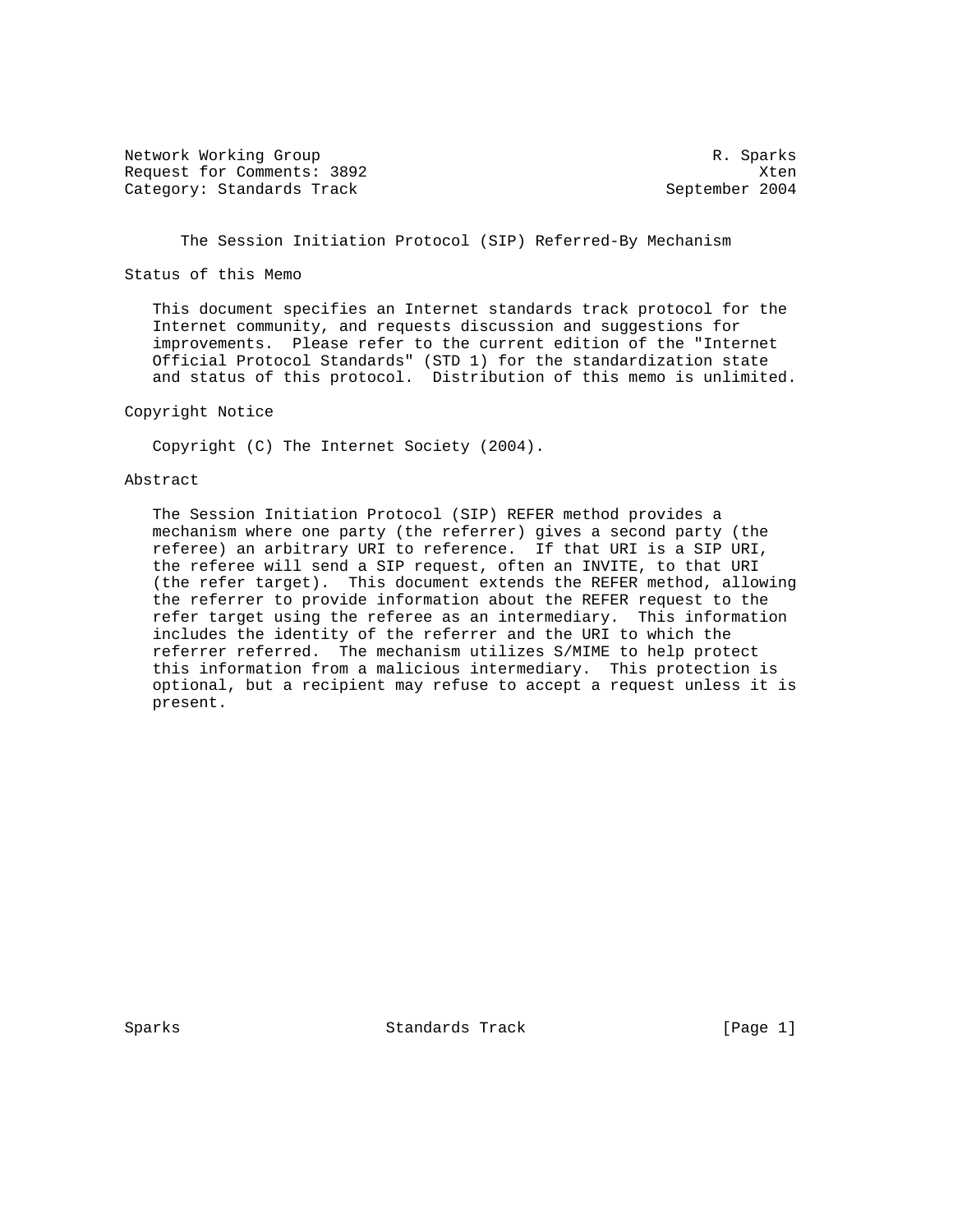| $\mathbf{1}$   |                                                          |  | -2 |
|----------------|----------------------------------------------------------|--|----|
|                | Requirements Notation<br>1.1.                            |  | 3  |
| 2.             |                                                          |  | 3  |
|                |                                                          |  | 4  |
|                |                                                          |  | 4  |
|                | 2.3. Refer Target Behavior                               |  | 5  |
| 3.             | The Referred-By Header Field                             |  | 6  |
| 4 <sup>1</sup> |                                                          |  | 7  |
|                | 4.1. Refer Target Inspection of a Referred-By Token      |  | 8  |
| 5.             | The 429 Provide Referrer Identity Error Response 8       |  |    |
| б.             | Security Considerations 8                                |  |    |
|                | 6.1. Identifying the Referee in the Referred-by Token 10 |  |    |
| 7.             |                                                          |  |    |
|                |                                                          |  |    |
|                |                                                          |  |    |
|                | 7.3. Requiring Referrer Identity 14                      |  |    |
|                |                                                          |  |    |
| 8 <sub>1</sub> |                                                          |  |    |
| 9.             |                                                          |  |    |
|                |                                                          |  |    |
|                | 10.1. Normative References 23                            |  |    |
|                | $10.2.$ Informative References 24                        |  |    |
|                |                                                          |  |    |
|                |                                                          |  |    |

## 1. Overview

 The SIP REFER method [2] provides a mechanism where one party (the referrer) provides a second party (the referee) with an arbitrary URI to reference. If that URI is a SIP URI, the referee will send a SIP request, often an INVITE, to that URI (the refer target). Nothing provided in [2] distinguishes this referenced request from any other request the referee might have sent to the refer target.

| Referrer                  | Referee |               | Refer Target |
|---------------------------|---------|---------------|--------------|
| REFER<br>Refer-To: target |         | INVITE target |              |
|                           |         |               |              |

Sparks Standards Track [Page 2]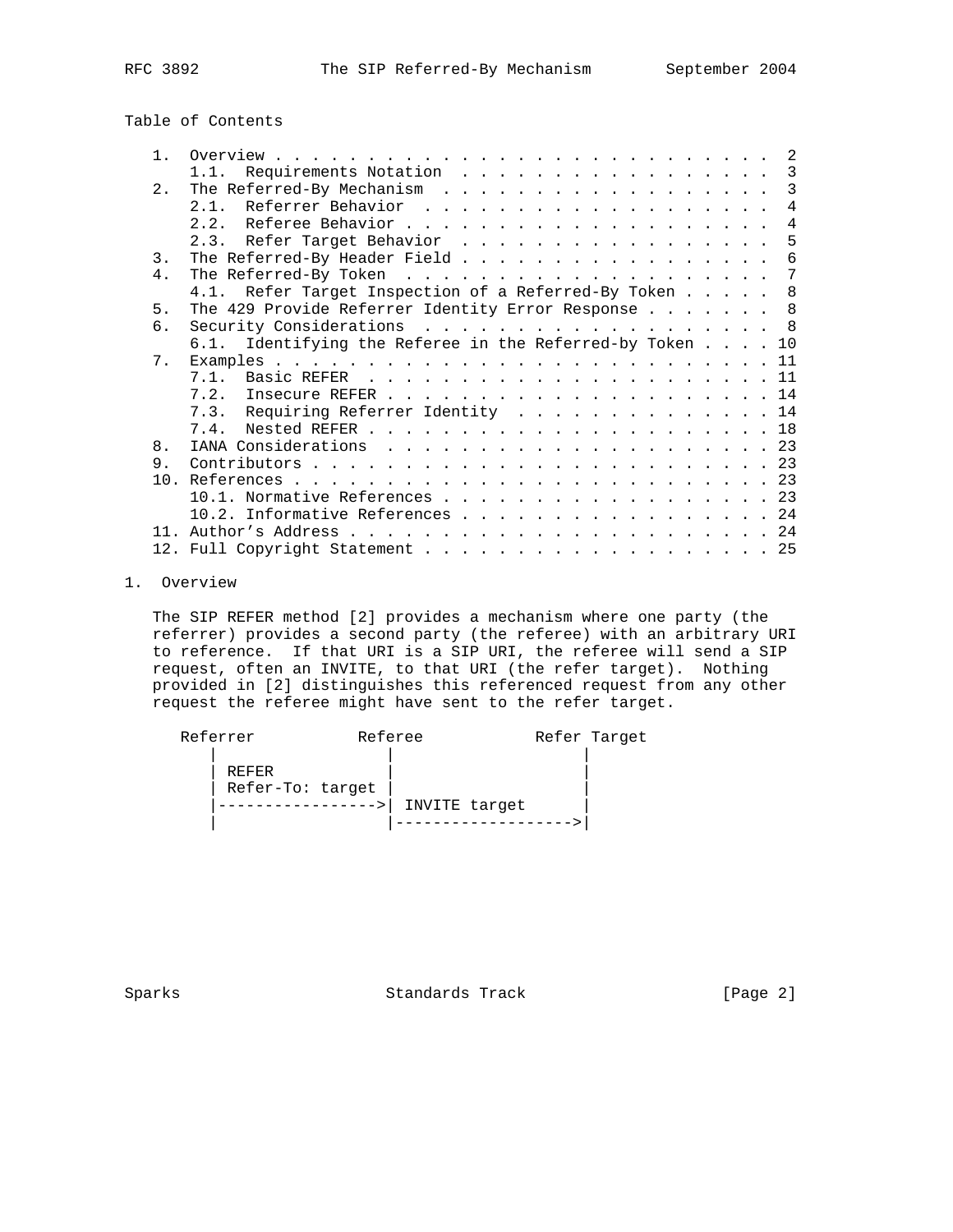There are applications of REFER, such as call transfer [8], where it is desirable to provide the refer target with particular information about the referrer and the REFER request itself. This information may include, but is not limited to, the referrer's identity, the referred to URI, and the time of the referral. The refer target can use this information when deciding whether to admit the referenced request. This document defines one set of mechanisms to provide that information.

 All of the mechanisms in this document involve placing information in the REFER request that the referee copies into the referenced request. This necessarily establishes the referee as an eavesdropper and places the referee in a position to launch man-in-the-middle attacks on that information.

 At the simplest level, this document defines a mechanism for carrying the referrer's identity, expressed as a SIP URI in a new header: Referred-By. The refer target can use that information, even if it has not been protected from the referee, at the perils and with the limitations documented here. The document proceeds to define an S/MIME based mechanism for expressing the identity of the referrer and capturing other information about the REFER request, allowing the refer target to detect tampering (and other undesirable behaviors) by the referee.

1.1. Requirements Notation

 The key words "MUST", "MUST NOT", "REQUIRED", "SHALL", "SHALL NOT", "SHOULD", "SHOULD NOT", "RECOMMENDED", "MAY", and "OPTIONAL" in this document are to be interpreted as described in BCP 14, RFC 2119 [1].

2. The Referred-By Mechanism

 The following figure summarizes how Referred-By information is carried to the Refer Target. The Referrer provides a Referred-By header with its SIP address-of-record, optionally associating an S/MIME protected token reflecting the identity of the referrer and the details of the REFER request. The Referee copies this header and the token, if provided, into the triggered request (shown here as an INVITE).

Sparks Standards Track [Page 3]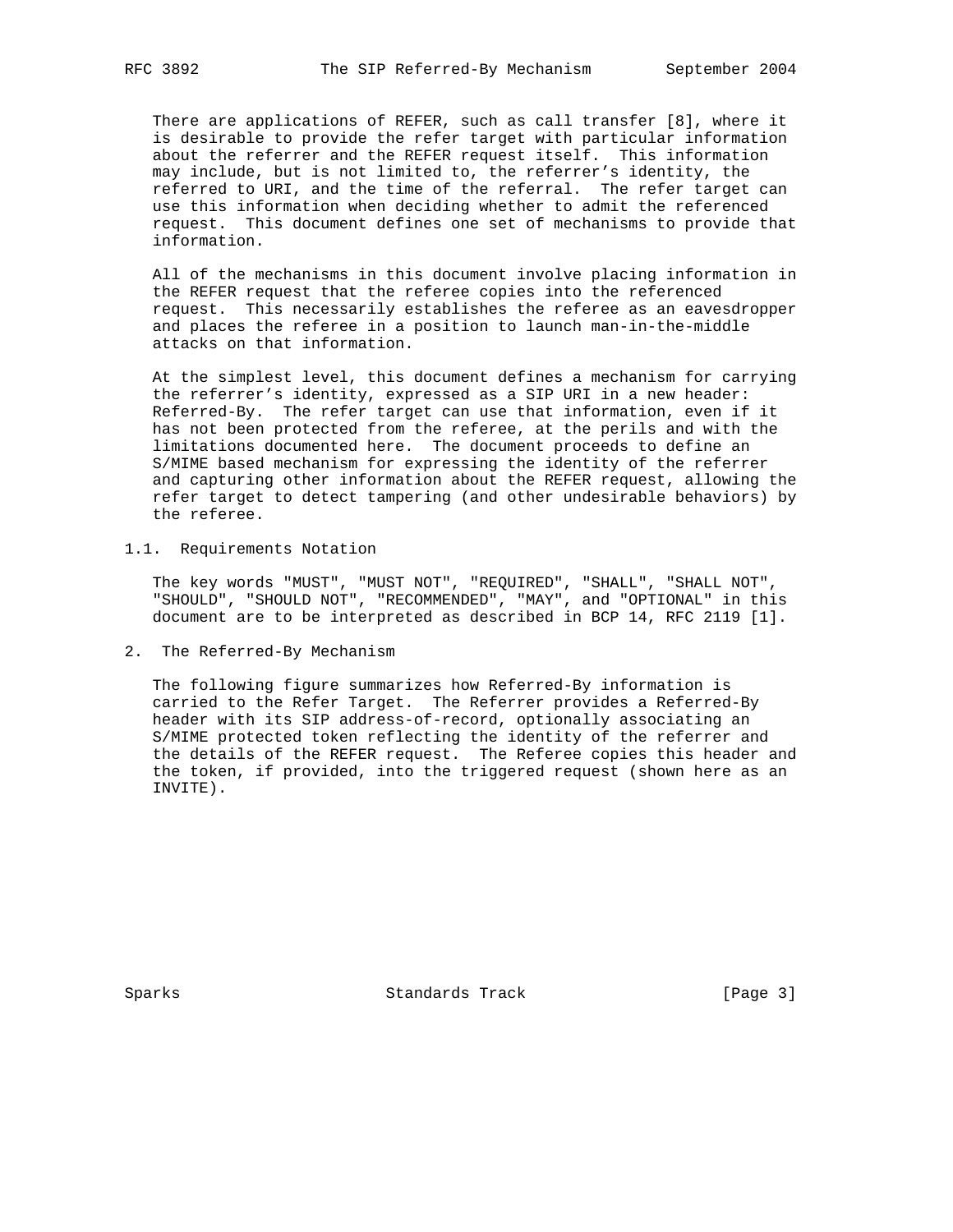| Referrer |                                                                                     | Referee                                               |                                                           | Refer Target |
|----------|-------------------------------------------------------------------------------------|-------------------------------------------------------|-----------------------------------------------------------|--------------|
|          | REFER<br>Refer-To: target<br>Referred-By: referrer;cid=X                            |                                                       |                                                           |              |
|          | (one of the body parts is)<br>Content-ID: X<br><referred-by token=""></referred-by> | INVITE target                                         |                                                           |              |
|          |                                                                                     | Content-ID: X<br><referred-by token=""></referred-by> | Referred-By: referrer;cid=X<br>(one of the body parts is) |              |

#### 2.1. Referrer Behavior

 A UA sending a REFER request (a referrer) MAY provide a Referred-By header field value in the request. A REFER request MUST NOT contain more than one Referred-By header field value.

 A referrer MAY include a Referred-By token in a REFER request. A REFER request containing a Referred-By token MUST contain a Referred-By header field value with a cid parameter value equal to the Content-ID of the body part containing the token.

 The referrer will receive a NOTIFY with a message/sipfrag [4] body indicating a final response of 429 "Provide Referrer Identity" to the referenced request if the refer target requires a valid Referred-By token to accept the request. This can occur when either no token is provided or a provided token is invalid.

 The referrer will receive a 429 "Provide Referrer Identity" response to the REFER if the referee requires a Referred-By token to be present in order to accept the REFER.

 If a referrer wishes to re-attempt to refer a referee after receiving a 429 response or a NOTIFY containing a 429, it MAY submit a new REFER request containing a Referred-By token.

### 2.2. Referee Behavior

 A UA accepting a REFER request (a referee) to a SIP URI (using either the sip: or sips: scheme) MUST copy any Referred-By header field value and token into the referenced request without modification.

Sparks Standards Track [Page 4]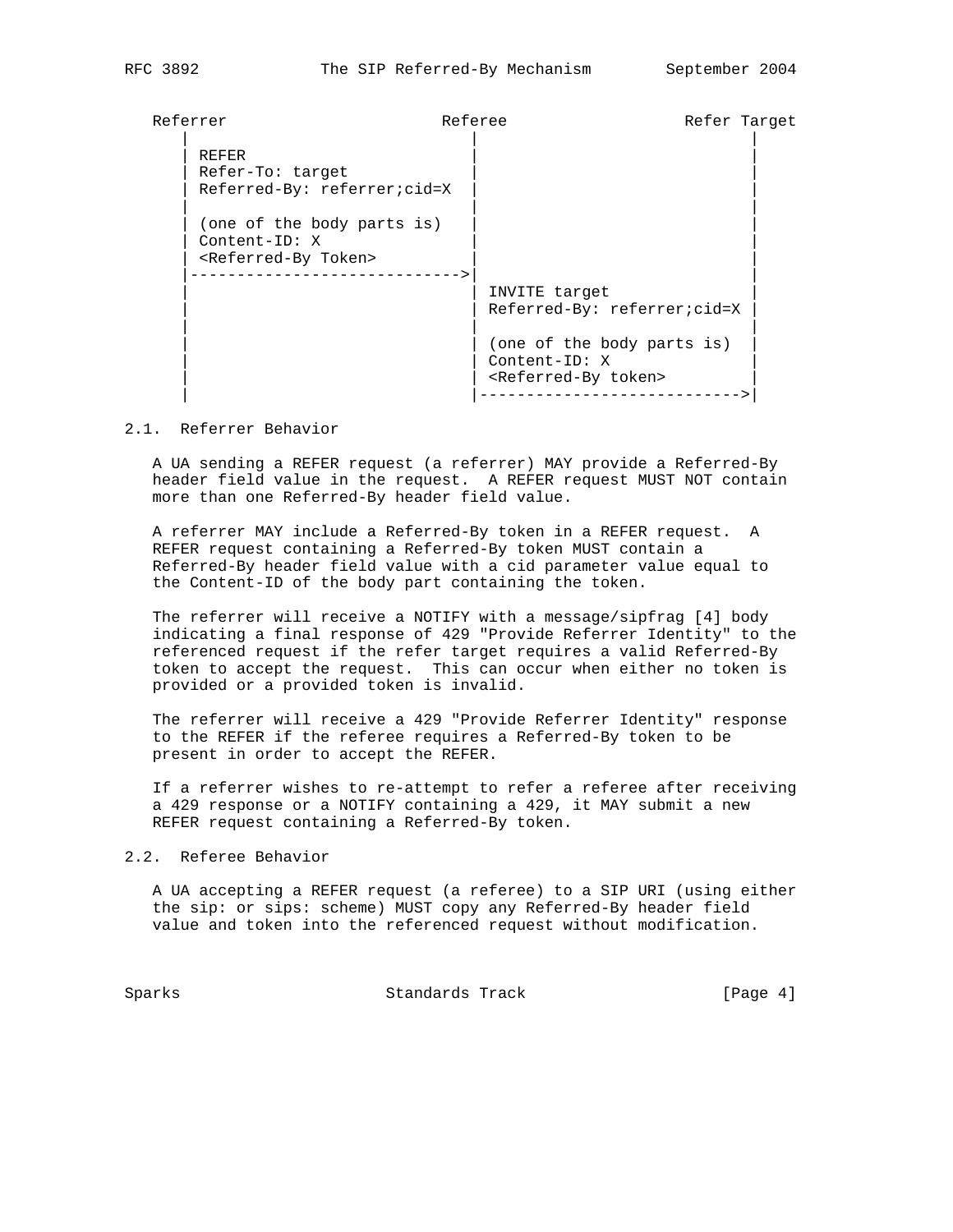A referee MAY reject a REFER request that does not contain a Referred-By token with a 429 "Provide Referrer Identity" response. A referee SHOULD NOT reject a request that contains a Referred-By token encrypted to a key it does not possess simply because it cannot decrypt the token. (One scenario where such rejection would be appropriate is when the referee is attempting to remain anonymous (see Section 6.1).) Note that per [3], the referee should still be able to verify the signature of such an encrypted token.

 A referee SHOULD present the same identity to the referrer and the refer target.

## 2.3. Refer Target Behavior

 A UA receiving a non-REFER SIP request MAY inspect the request for a Referred-By header field and token.

 If a Referred-By header field value is not present, this UA cannot distinguish this request from any other the UA acting as the referee might have sent. Thus, the UA would apply exactly the admissions policies and processing described in [5] to the request.

 If a Referred-By header field value is present, the receiving UA can consider itself a refer target and MAY apply additional admission policies based on the contents of the Referred-By header field and token.

 The referee is in a position to modify the contents of the Referred- By header field value, or falsely provide one even if no REFER actually exists. If such behavior could affect admission policy (including influencing the agent's user by rendering misleading content), the refer target SHOULD require that a valid Referred-By token be present.

 The refer target MAY reject a request if no Referred-By token is present or if the token is stale using the 429 "Provide Referrer Identity" error response defined in Section 5. The 428 error response from [7] is not appropriate for this purpose - it is needed for the refer target to request an authentication token from the referee.

 If no Referred-By token is present, the refer target MAY proceed with processing the request. If the agent provides any information from the Referred-By header to its user as part of processing the request, it MUST notify the user that the information is suspect.

 The refer target MUST reject an otherwise well-formed request with an invalid Referred-By token (see Section 4) with a 429 error response.

Sparks Standards Track [Page 5]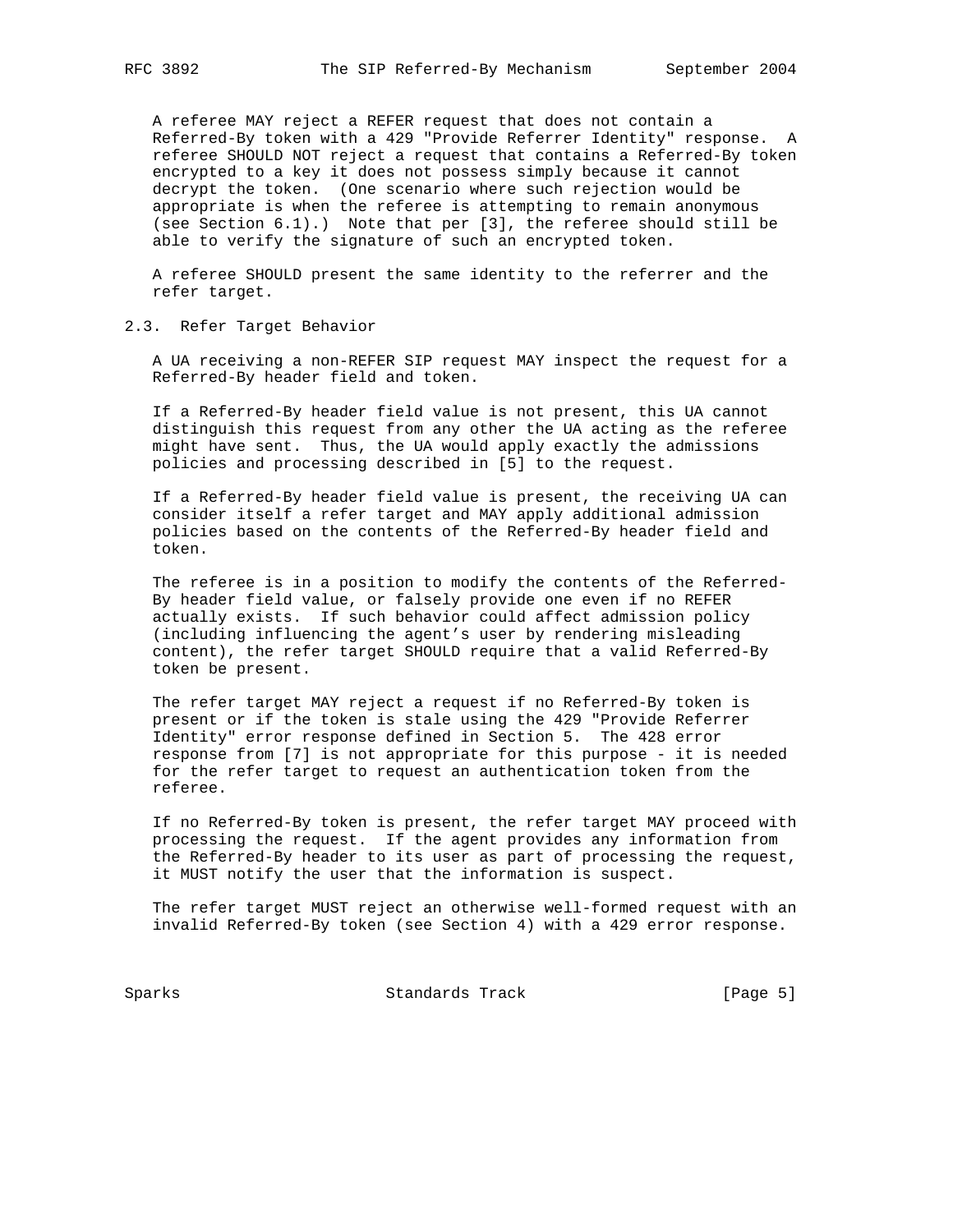# 3. The Referred-By Header Field

 Referred-By is a request header field as defined by [5]. It can appear in any request. It carries a SIP URI representing the identity of the referrer and, optionally, the Content-ID of a body part (the Referred-By token) that provides a more secure statement of that identity.

 Referred-By = ("Referred-By" / "b") HCOLON referrer-uri \*( SEMI (referredby-id-param / generic-param) ) referrer-uri = ( name-addr / addr-spec ) referredby-id-param = "cid" EQUAL sip-clean-msg-id sip-clean-msg-id = LDQUOT dot-atom "@" (dot-atom / host) RDQUOT  $dot-atom = atom * ( "." atom )$ atom =  $1*($  alphanum / "-" / "!" / " $*$ " / "\*" / "\_" / "+" / "'" / "'" / "˜" )

 Since the Content-ID appears as a SIP header parameter value which must conform to the expansion of the gen-value defined in [5], this grammar produces values in the intersection of the expansions of gen-value and msg-id from [9]. The double-quotes surrounding the sip-clean-msg-id MUST be replaced with left and right angle brackets to derive the Content-ID used in the message's MIME body. For example,

 Referred-By: sip:r@ref.example;cid="2UWQFN309shb3@ref.example" indicates the token is in the body part containing

Content-ID: <2UWQFN309shb3@ref.example>

 If the referrer-uri contains a comma, question mark, or semicolon, (for example, if it contains URI parameters) the URI MUST be enclosed in angle brackets (< and >). Any URI parameters are contained within these brackets. If the URI is not enclosed in angle brackets, any semicolon-delimited parameters are header-parameters, not URI parameters.

 The Referred-By header field MAY appear in any SIP request, but is meaningless for ACK and CANCEL. Proxies do not need to be able to read Referred-By header field values and MUST NOT remove or modify them.

Sparks Standards Track [Page 6]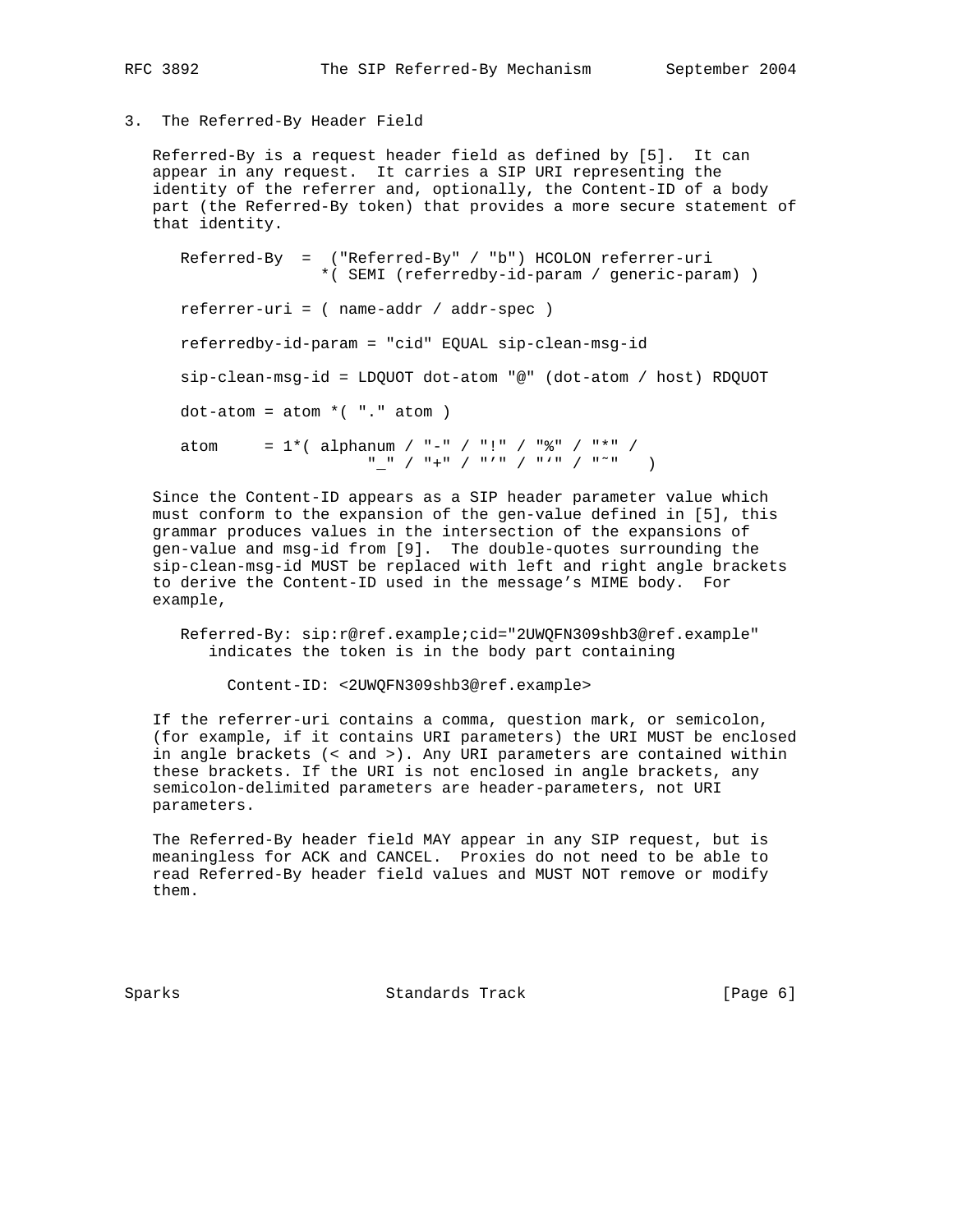The following row should be interpreted as if it appeared in Table 3 of RFC 3261.

| $\overline{\phantom{0}}$ |          | REG<br>$\bot$ NV<br>CAN<br>JPT.<br>proxy<br>ACK<br>RYE:   |
|--------------------------|----------|-----------------------------------------------------------|
|                          | ÷<br>. . | $\circ$ - $\circ$<br>$\overline{\phantom{0}}$<br>$\Omega$ |

4. The Referred-By Token

 The Referred-By token is an Authenticated Identity Body as defined by [3]. This body part MUST be identified with a MIME [6] Content-ID: field.

 The sipfrag inside a Referred-By token MUST contain copies of the Refer-To, Referred-By, and Date header fields from the REFER request.

 The token SHOULD NOT contain the Call-ID header field from the REFER request as that information is not useful to the refer target and may even be an information leak. The token SHOULD NOT contain the From header field from the REFER request since the identity being claimed is represented in the Referred-By header field.

 The token MAY contain the To header field from the REFER request, but it SHOULD NOT be included unless the referrer has cryptographically identified the referee. Some ways this authentication can be achieved include inspecting the certificates used in a TLS association between the referrer and the referee or encrypting the Refer-To header in the REFER request using the S/MIME encryption techniques detailed in [5].

 When inspecting the certificates used to establish TLS associations, the identity asserted in the token's To header field URI is compared to the subjectAltNames from the referee's certificate. The sip and sips URI schemes MUST be treated as equivalent for this comparison. If the URI is an exact match, confidence in the authentication is high and the To header field MAY be added to the token. If the certificate subjects contain only a hostname matching the hostname portion of the URI, an application level warning SHOULD be issued to the referrer agent's user seeking that user's consent before including the To header field in the token.

 Including the To header field in the token significantly strengthens the claim being asserted by the token, but may have privacy implications as discussed in Section 6.1.

Additional header fields and body parts MAY be included in the token.

Sparks Standards Track [Page 7]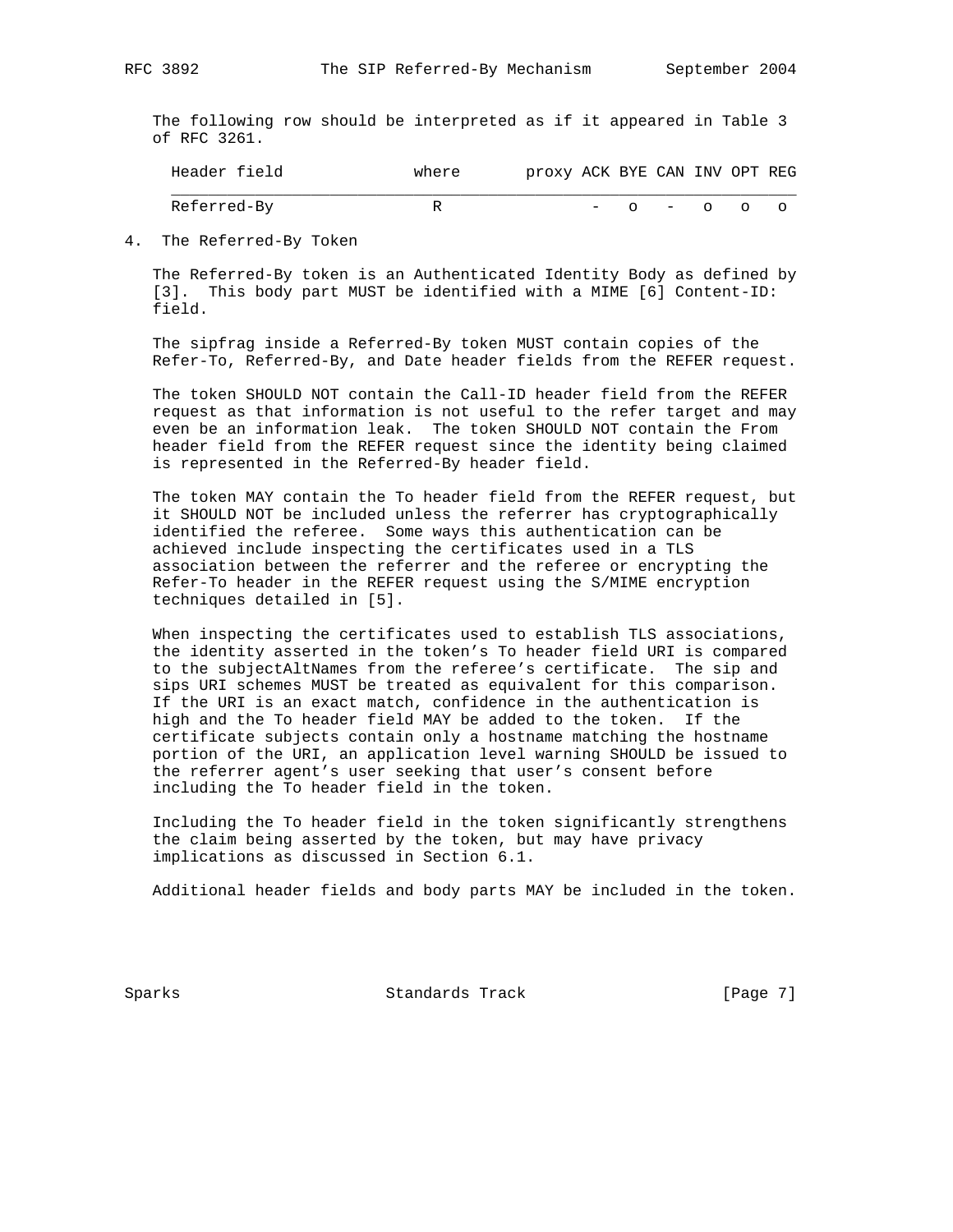As described in [3], a Referred-By token MAY be encrypted as well as signed. The subjectAltName of the certificate used for these operations SHOULD exactly match the identity claimed in the referrer-uri in the Referred-By header field in the token.

4.1. Refer Target Inspection of a Referred-By Token

 A refer target MUST treat a Referred-By token with an invalid signature as an invalid token. A target SHOULD treat a token with an aged Date header field value as invalid.

 A target SHOULD verify that the request it receives matches the reference in the Refer-To header field in the token. This verification SHOULD include at least the request method and any indicated end-to-end header field values. Note that the URI in the Refer-To header field may not match the request URI in the received request due to request re-targeting between the referee and the refer target.

 The target SHOULD verify that the identity in the Referred-By header field in the token exactly matches the SubjectAltName from the signing certificate, reporting discrepancies to its user as described in [3].

 If the token contains a To header field, the target SHOULD verify that the identity it expresses matches the referrer. One way of verifying this is to exactly match the identity in the token's To header field with the subjectAltName of the certificate used by the referee to sign the aib protecting the request itself. The 428 response defined in [7] can be used to request such an aib if one is not already present.

5. The 429 Provide Referrer Identity Error Response

 The 429 client error response code is used by a refer target to indicate that the referee must provide a valid Referred-By token. As discussed in the behavior section, the referee will forward this error response to the referrer in a NOTIFY as the result of the REFER. The suggested text phrase for the 429 error response is "Provide Referrer Identity".

6. Security Considerations

 The mechanism defined in this specification relies on an intermediary (the referee) to forward information from the referrer to the refer target. This necessarily establishes the referee as an eavesdropper of that information and positions him perfectly to launch man-in the-middle attacks using the mechanism.

Sparks Standards Track [Page 8]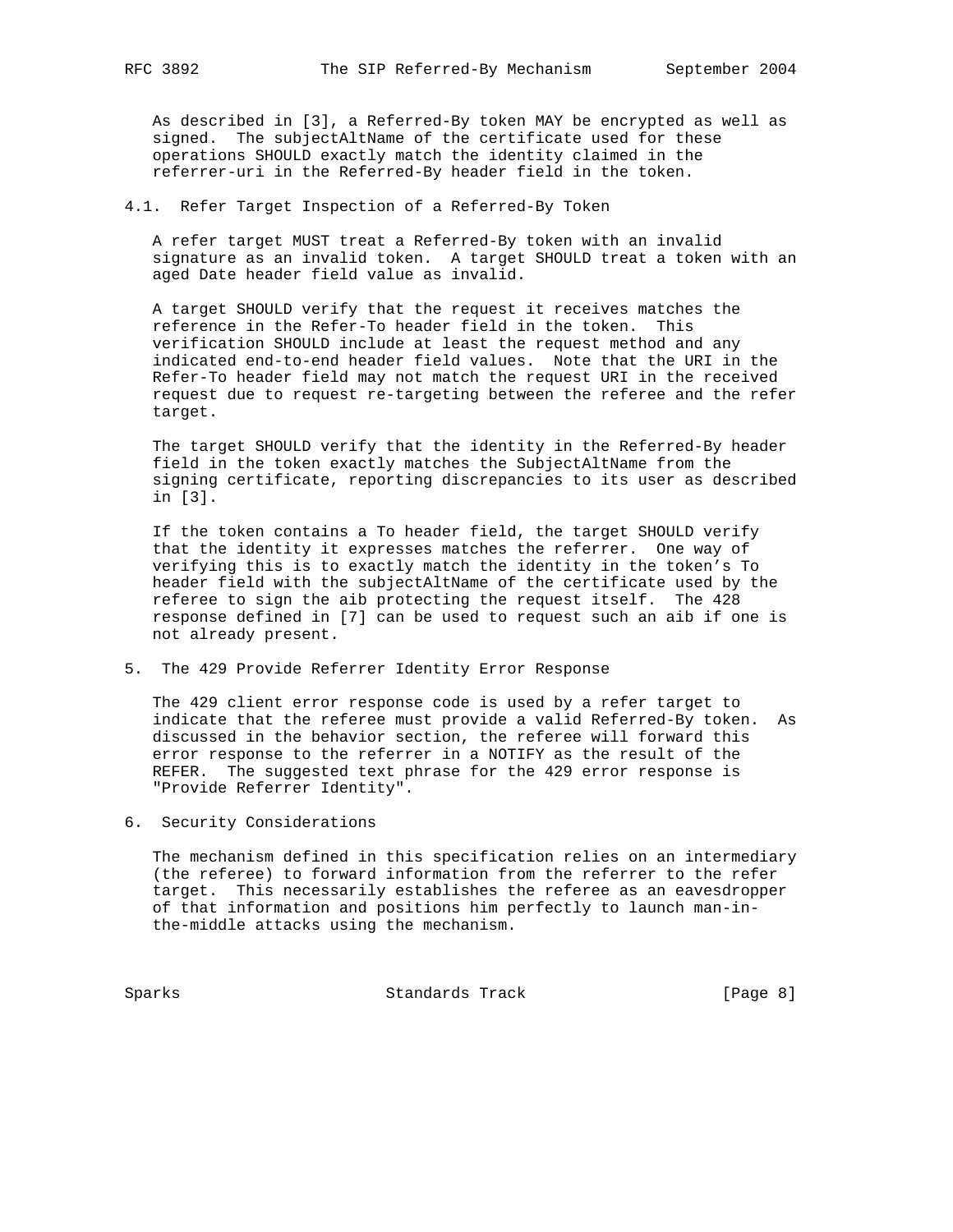A SIP proxy is similarly positioned. Protecting SIP messaging from malicious proxy implementations is discussed in [5]. In contrast to a proxy, the referee's agent is an endpoint. Proxies will typically be managed and monitored by service providers. Malicious behavior by a proxy is more likely to be noticed and result in negative repercussions for the provider than malicious behavior by an endpoint would be. The behavior of an endpoint can be entirely under the control of a single user. Thus, it is more feasible for an endpoint acting as referee to behave maliciously than it is for a proxy being operated by a service provider.

 This specification uses an S/MIME based mechanism to enable the refer target to detect manipulation of the Referred-By information by the referee. Use of this protection is optional! The community has asserted that there are systems where trust in the validity of this information is either not important or can be established through other means. Any implementation choosing not to use this optional mechanism needs to provide its own defense to the following risks:

- o The Referred-By information is highly likely to influence request admission policy. For instance, it may be displayed to the user of the agent with a "This call was transferred to you by X. Accept?" prompt. A malicious referee can unduly influence that policy decision by providing falsified referred-by information. This includes falsely claiming to have been referred in the first place. (The S/MIME mechanism protects the information with a signature, hampering the referee's ability to inject or modify information without knowing the key used for that signature.)
- o A referee is by definition an eavesdropper of the referred-by information. Parts of that information may be sensitive. (The S/MIME mechanism allows encryption.)
- o The referee may store any referred-by information it sees and paste it into future unrelated requests. (The S/MIME mechanism allows detection of stale assertions by covering a timestamp with the signature and allows detection of use in unrelated requests by covering the Refer-To header field with the signature.)

 The mechanisms in this specification do NOT prevent the referee from deleting ALL referred-by information from the referenced request. A refer target can not detect such deletion. This introduces no new problems since removing all referred-by information from a referenced request transforms it into an ordinary SIP request as described in [5]. Thus the referee gains no new influence over processing logic at the refer target by removing the referred-by information.

Sparks Standards Track [Page 9]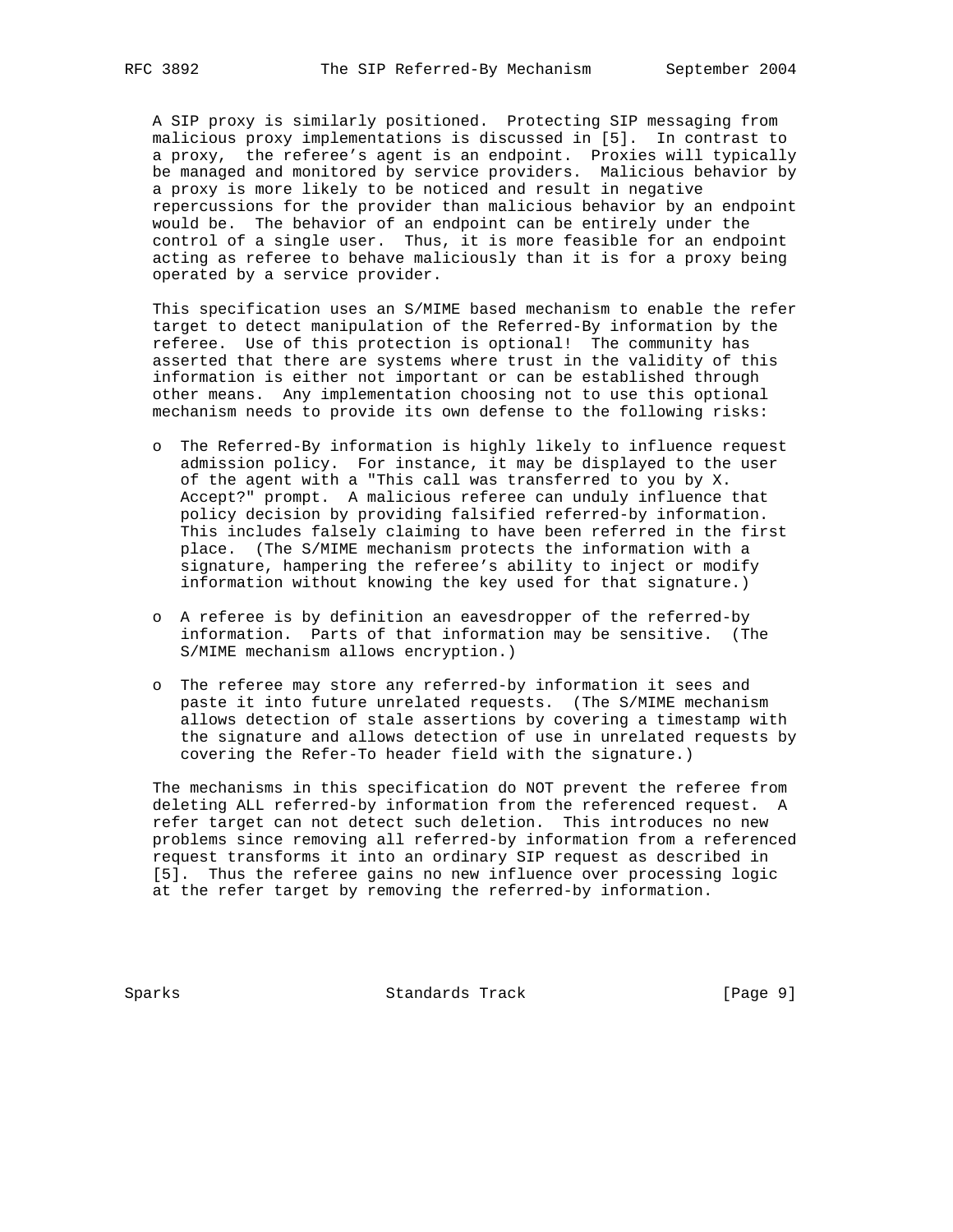Refer targets can protect themselves from the possibility of a malicious referee removing a token (leaving an unsecured identity in the Referred-By header field) by using the 429 error response.

 Applications using the mechanisms in this document may be able to take advantage of pre-existing relationships between the participants to mitigate the risks of its use. In some transfer scenarios, A has the choice of referring B to C or referring C to B. If A and B have a pre-existing trust relationship, leading A to have greater confidence that B will not behave maliciously (B is A's administrative assistant for example), referring B to C may make more sense.

 This mechanism involves two SIP requests between three endpoints, the REFER and the referenced request. The content of those messages (including the referred-by information) is subject to the security considerations and protection mechanisms documented in [5].

 Proxies between the participants may collect referred-by information and re-insert it in future requests or make it available to hostile endpoints. The end-to-end confidentiality capabilities discussed in [5] can help reduce the risk of exposing sensitive referred-by information to these proxies. The abuse possibilities in subsequent requests by proxies (or endpoints that they may leak information to) between the referee and the refer target are identical to the abuse by the referee, and the considerations discussed for a malicious referee applies. The abuse possibilities in subsequent requests by proxies (or endpoints that they may leak information to) between the referrer and the referee are similar to those discussed for the presentation of Authenticated Identity Bodies in [7].

6.1. Identifying the Referee in the Referred-by Token

 To a refer target, a Referred-By token minimally asserts "The identity expressed by this Referred-By header field asked at the time indicated in this Date header field that the request indicated by this Refer-To header field be sent". This assertion makes no claims at all about who is being asked to send the request. This is sufficient to enable policies such as "Accept any requests referred by Alice", but not "Only accept requests from Bob if he can prove that Alice referred him to us". Thus, there is an opportunity for a cut-and-paste attack. If Mallory sees Alice refer Carol to us using a minimal token, he can copy that token into his own request (as long as it matches what is indicated in the embedded Refer-To header), and it will appear to us that Alice referred Mallory to us. This risk is best mitigated by protecting the REFER Alice sends to Carol from eavesdropping, using TLS or the S/MIME mechanisms detailed in [5].

Sparks Standards Track [Page 10]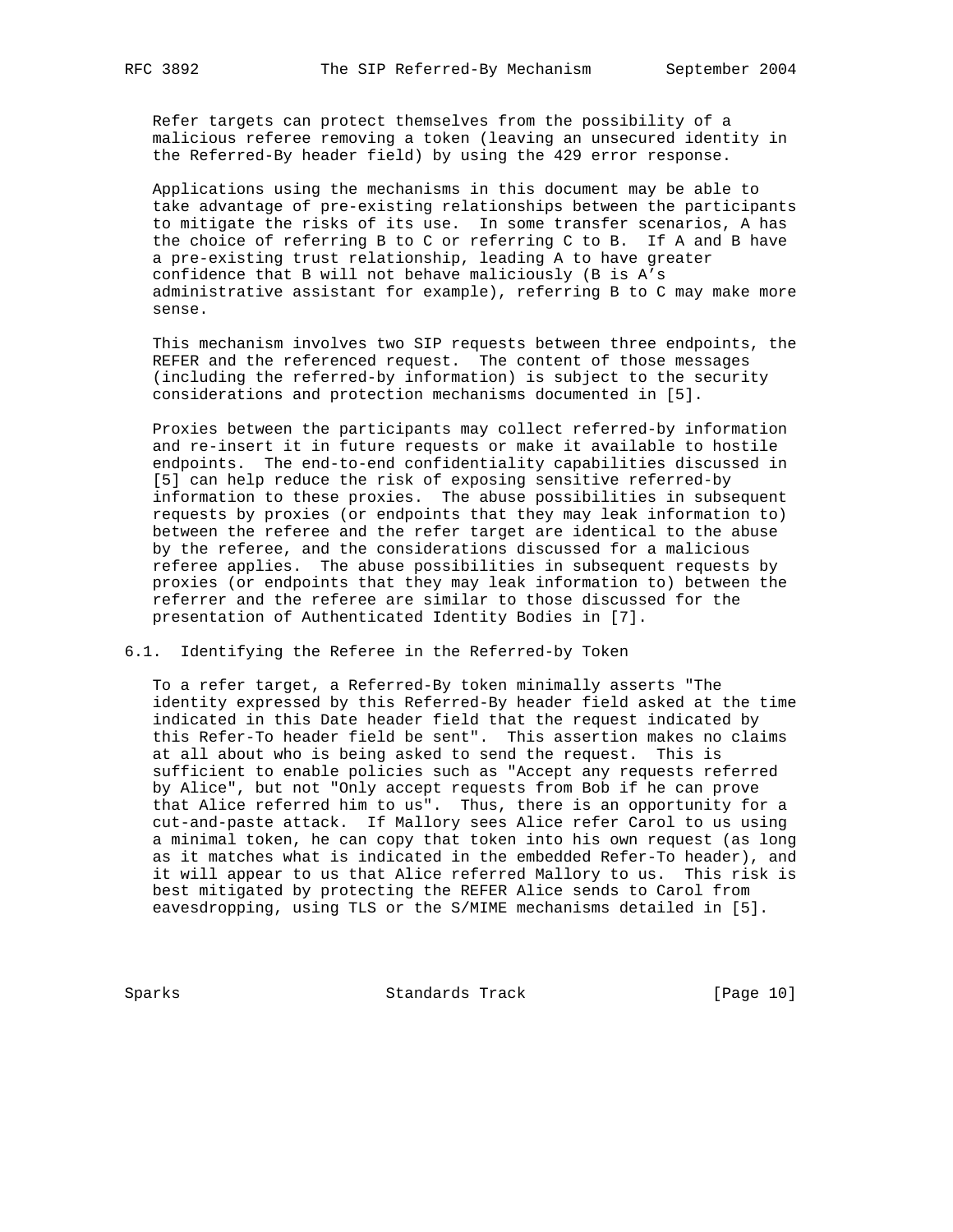Including the To header field from the REFER request in the Referred-by token enables the "Only accept requests from Bob if he can prove that Alice referred him to us". Alice is constrained to add this header to the token only if she is sure she is sending the REFER request to Bob. We, in turn, ensure it was Bob that sent the referenced request to us, in addition to validating Alice's signature of the token. Mallory's earlier attack is not effective with this token.

 Including the To header field in the Referred-By token has privacy implications, however. Carol, above, might wish to contact us anonymously. That wish would be defeated if Carol's identity appeared in the token Alice created. If Alice encrypted the token to us, Carol will not even be aware of the information leak. To protect herself when she wishes anonymity, Carol will have to reject any REFER requests containing a Referred-By token she can not inspect.

- 7. Examples
- 7.1. Basic REFER

 This example shows the secured Referred-By mechanism applied to a REFER to an SIP INVITE URI.

 Details are shown only for those messages involved in exercising the mechanism defined in this document.

| Referrer     | Referee     | Refer Target |
|--------------|-------------|--------------|
| F1 REFER     |             |              |
| 202 Accepted | $-----&>$   |              |
| NOTIFY       |             |              |
|              | F2 INVITE   |              |
| 200 OK       |             |              |
|              | 200 OK      |              |
|              |             |              |
|              | ACK         |              |
| NOTIFY       |             |              |
| 200 OK       |             |              |
|              | $-------->$ |              |
|              |             |              |

Sparks Standards Track [Page 11]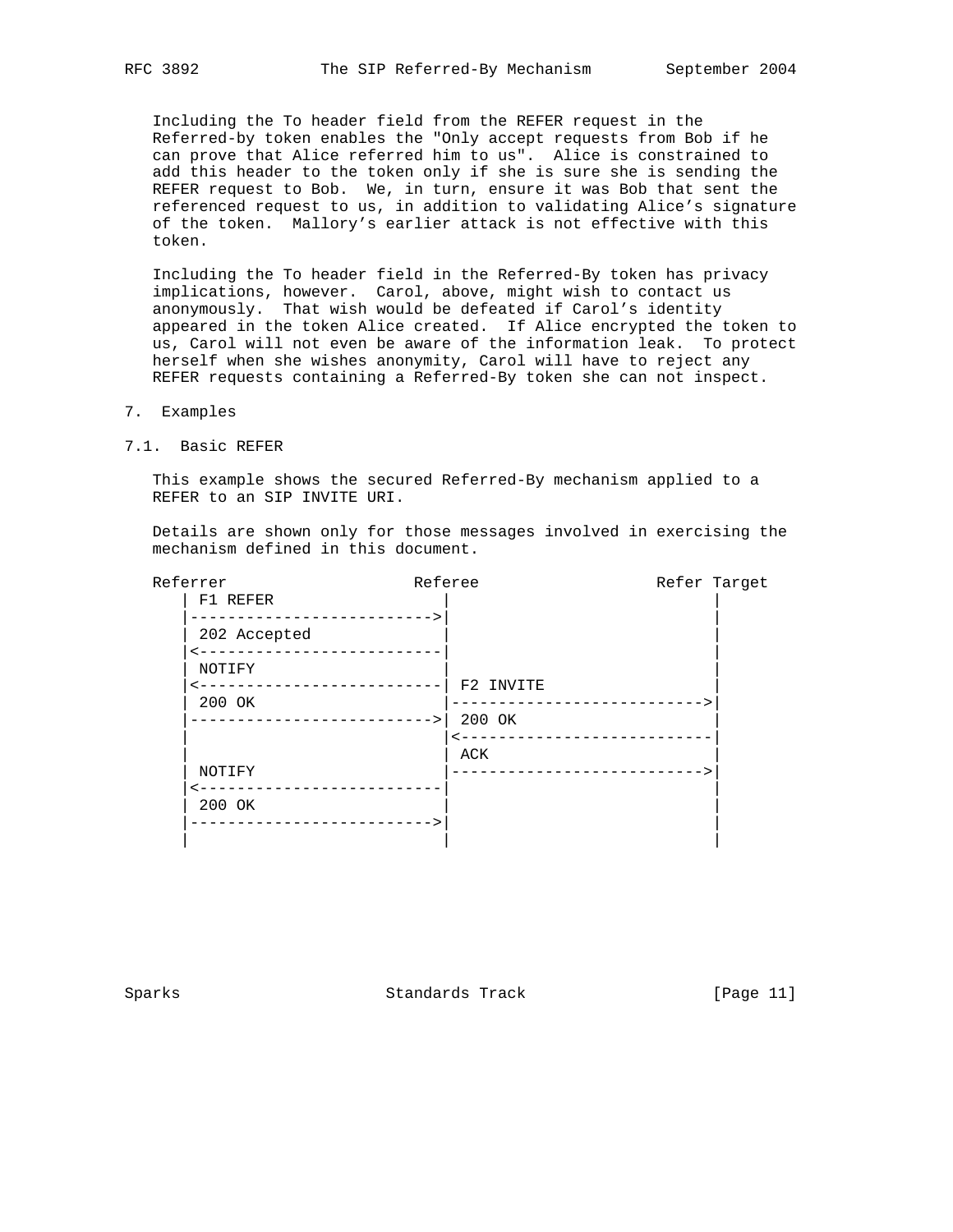```
 F1 REFER sip:referee@referee.example SIP/2.0
    Via: SIP/2.0/UDP referrer.example;branch=z9hG4bK392039842
    To: sip:referee@referee.example
    From: sip:referrer@referrer.example;tag=39092342
    Call-ID: 2203900ef0299349d9209f023a
    CSeq: 1239930 REFER
   Max-Forwards: 70
    Contact: <sip:referrer.example>
    Refer-To: <sip:refertarget@target.example>
    Referred-By: <sip:referrer@referrer.example>
       ;cid="20398823.2UWQFN309shb3@referrer.example"
    Content-Type: multipart/mixed; boundary=unique-boundary-1
    Content-Length: (appropriate value)
    --unique-boundary-1
    Content-Type: multipart/signed;
     protocol="application/pkcs7-signature";
     micalg=sha1; boundary=dragons39
    Content-ID: <20398823.2UWQFN309shb3@referrer.example>
    Content-Length: (appropriate value)
    --dragons39
    Content-Type: message/sipfrag
    Content-Disposition: aib; handling=optional
    Date: Thu, 21 Feb 2002 13:02:03 GMT
    Refer-To: <sip:refertarget@target.example>
    Referred-By: <sip:referrer@referrer.example>
       ;cid="20398823.2UWQFN309shb3@referrer.example"
    --dragons39
    Content-Type: application/pkcs7-signature; name=smime.p7s
    Content-Transfer-Encoding: base64
    Content-Disposition: attachment; filename=smime.p7s;
       handling=required
    (appropriate signature goes here)
    --dragons39--
    --unique-boundary-1--
 F2 INVITE sip:refertarget@target.example SIP/2.0
    Via: SIP/2.0/UDP referee.example;branch=z9hG4bKffe209934aac
    To: <sip:refertarget@target.example>
    From: <sip:referee@referee.example>;tag=2909034023
    Call-ID: fe9023940-a3465@referee.example
    CSeq: 889823409 INVITE
   Max-Forwards: 70
```
Sparks Standards Track [Page 12]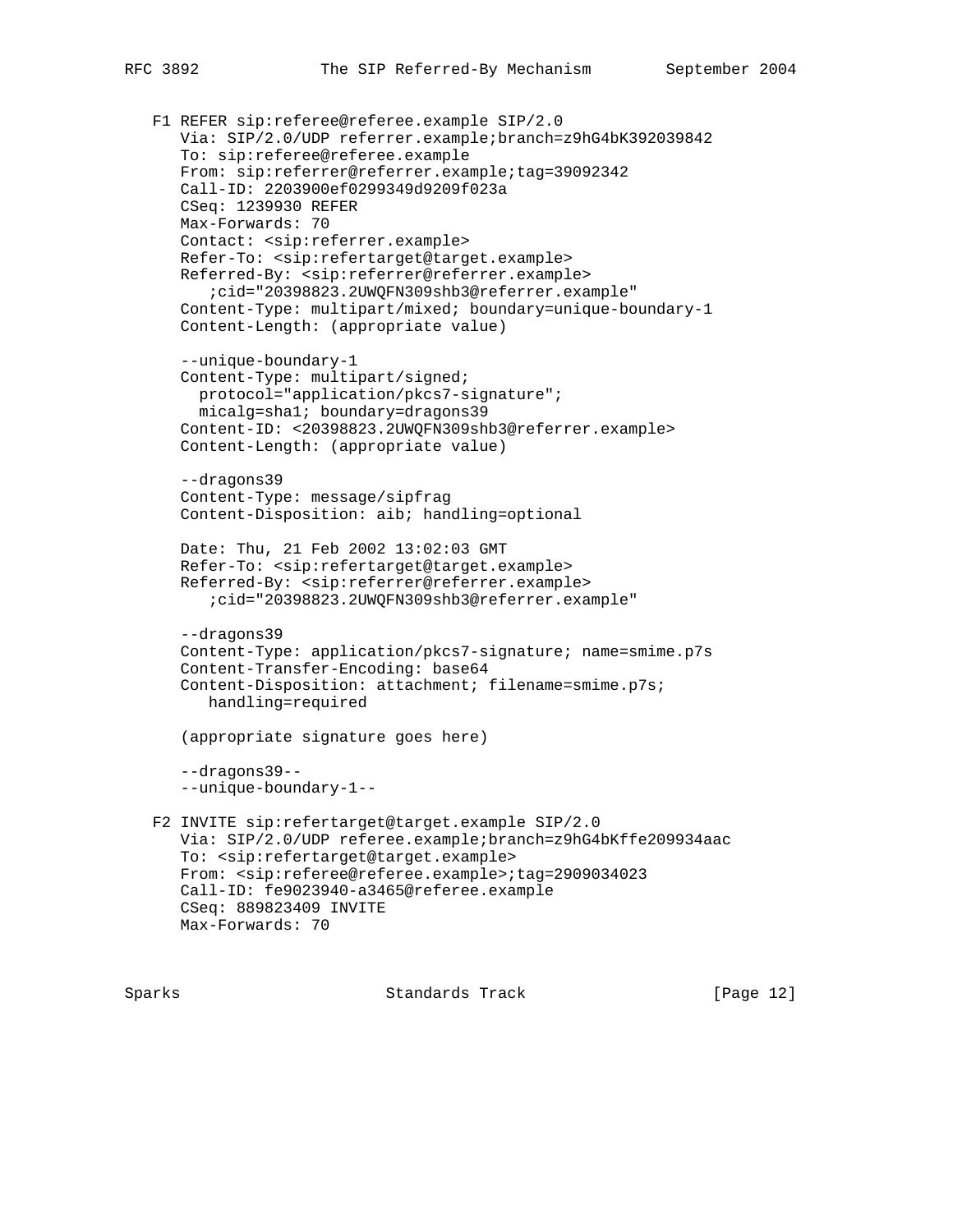```
 Contact: <sip:referee@referee.example>
 Referred-By: <sip:referrer@referrer.example>
    ;cid="20398823.2UWQFN309shb3@referrer.example"
 Content-Type: multipart/mixed; boundary=my-boundary-9
 Content-Length: (appropriate value)
 --my-boundary-9
 Content-Type: application/sdp
 Content-Length: (appropriate value)
v=0 o=referee 2890844526 2890844526 IN IP4 referee.example
 s=Session SDP
 c=IN IP4 referee.example
t=0 0
 m=audio 49172 RTP/AVP 0
 a=rtpmap:0 PCMU/8000
 --my-boundary-9
 Content-Type: multipart/signed;
  protocol="application/pkcs7-signature";
   micalg=sha1; boundary=dragons39
 Content-ID: <20398823.2UWQFN309shb3@referrer.example>
 Content-Length: (appropriate value)
 --dragons39
 Content-Type: message/sipfrag
 Content-Disposition: aib; handling=optional
 Date: Thu, 21 Feb 2002 13:02:03 GMT
 Refer-To: <sip:refertarget@target.example>
 Referred-By: <sip:referrer@referrer.example>
    ;cid="20398823.2UWQFN309shb3@referrer.example"
 --dragons39
 Content-Type: application/pkcs7-signature; name=smime.p7s
 Content-Transfer-Encoding: base64
 Content-Disposition: attachment; filename=smime.p7s;
    handling=required
 (appropriate signature goes here)
 --dragons39--
 --my-boundary-9--
```
Sparks Standards Track [Page 13]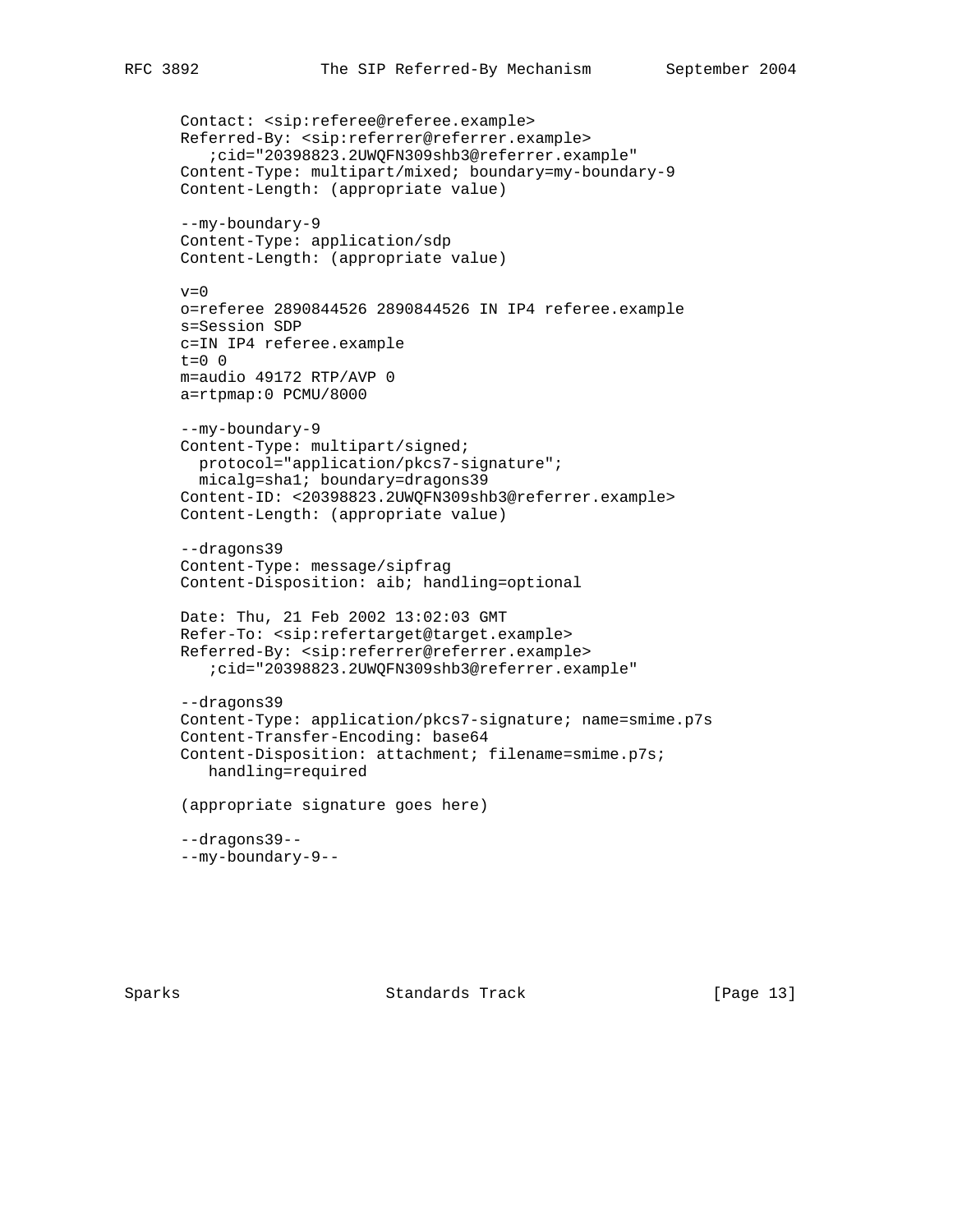### 7.2. Insecure REFER

 The flow for this example is the same as that of Section 7.1. Here, the referrer has opted to not include a Referred-By token, and the refer target is willing to accept the referenced request without one.

- F1 REFER sip:referee@referee.example SIP/2.0 Via: SIP/2.0/UDP referrer.example;branch=z9hG4bK392039842 To: <sip:referee@referee.example> From: <sip:referrer@referrer.example>;tag=39092342 Call-ID: 2203900ef0299349d9209f023a CSeq: 1239930 REFER Max-Forwards: 70 Contact: <sip:referrer.example> Refer-To: <sip:refertarget@target.example> Referred-By: <sip:referrer@referrer.example> Content-Length: 0
- F2 INVITE sip:refertarget@target.example SIP/2.0 Via: SIP/2.0/UDP referee.example;branch=z9hG4bKffe209934aac To: <sip:refertarget@target.example> From: <sip:referee@referee.example>;tag=2909034023 Call-ID: fe9023940-a3465@referee.example CSeq: 889823409 INVITE Max-Forwards: 70 Contact: <sip:referee@referee.example> Referred-By: <sip:referrer@referrer.example> Content-Type: application/sdp Content-Length: (appropriate value)

```
v=0 o=referee 2890844526 2890844526 IN IP4 referee.example
 s=Session SDP
 c=IN IP4 referee.example
t=0 0
 m=audio 49172 RTP/AVP 0
 a=rtpmap:0 PCMU/8000
```
7.3. Requiring Referrer Identity

 In contrast to the example in Section 7.2, the refer target requires a Referred-By token to accept the referenced request. The referrer chooses to provide an encrypted token (note that the block surrounded by asterisks represents encrypted content). F1 and F2 are identical to the messages detailed in Section 7.2.

Sparks Standards Track [Page 14]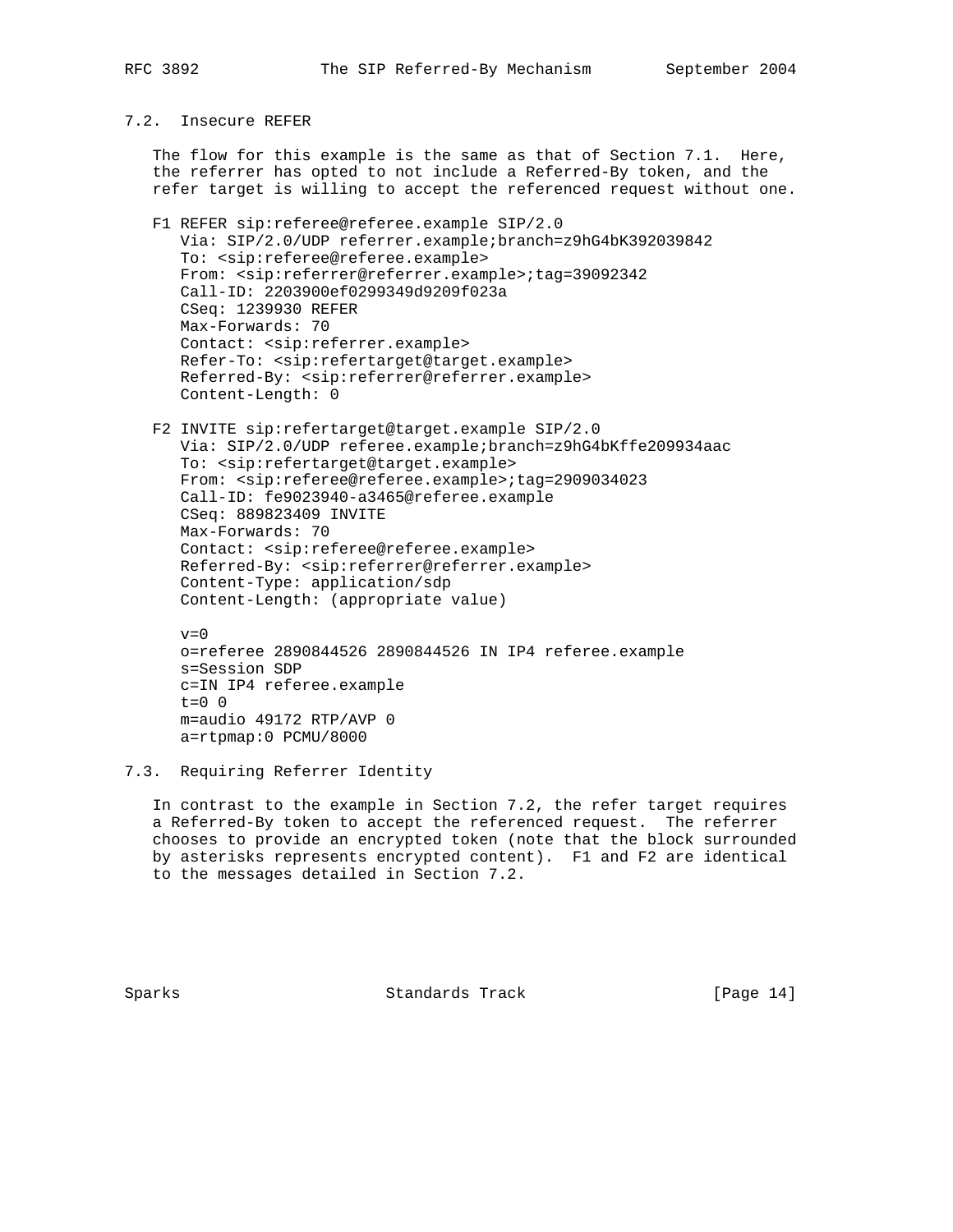| Referrer<br>F1 REFER                          | Referee                                                                                            | Refer Target |
|-----------------------------------------------|----------------------------------------------------------------------------------------------------|--------------|
| 202 Accepted<br><--------------------------   |                                                                                                    |              |
| NOTIFY<br>200 OK                              | <--------------------------  F2 INVITE<br>---------------------------->                            |              |
|                                               | ------------------------->  F3 429 Provide Referrer Identity<br>---------------------------<br>ACK |              |
| F4 NOTIFY<br>------------------------         | ---------------------------->                                                                      |              |
| 200 OK<br>F5 REFER                            |                                                                                                    |              |
| ----------------------------><br>202 Accepted |                                                                                                    |              |
| --------------------------<br>NOTIFY          | <--------------------------  F6 INVITE                                                             |              |
| 200 OK<br>--------------------------->        | 200 OK                                                                                             |              |
| NOTIFY                                        | ----------------------------<br>ACK<br>______________________________                              |              |
| ----------<br>200 OK                          | ------------                                                                                       |              |
|                                               |                                                                                                    |              |

 F3 SIP/2.0 429 Provide Referrer Identity Via: SIP/2.0/UDP referee.example;branch=z9hG4bKffe209934aac To: <sip:refertarget@target.example>;tag=392093422302334 From: <sip:referee@referee.example>;tag=2909034023 Call-ID: fe9023940-a3465@referee.example CSeq: 889823409 INVITE Content-Length: 0

Sparks Standards Track [Page 15]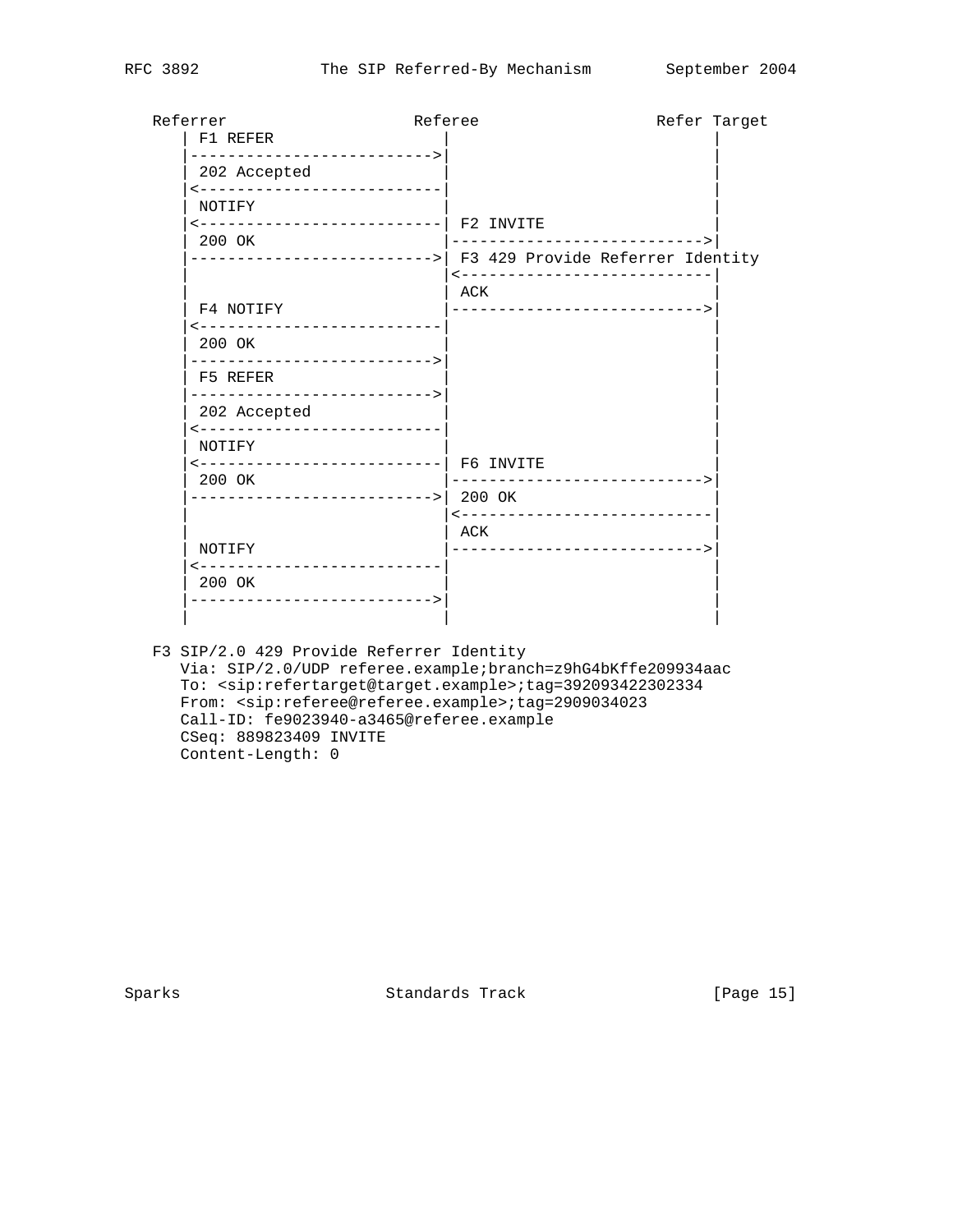F4 NOTIFY sip:referrer@referrer.example SIP/2.0 Via: SIP/2.0/UDP referee.example;branch=z9hG4bK2934209da390 To: <sip:referrer@referrer.example>;tag=39092342 From: <sip:referee@referee.example>;tag=199949923 Call-ID: 2203900ef0299349d9209f023a CSeq: 3920390 NOTIFY Event: refer;id=1239930 Subscription-State: terminated Content-Type: message/sipfrag Content-Length: (appropriate value) SIP/2.0 429 Provide Referrer Identity F5 REFER sip:referee@referee.example SIP/2.0 Via: SIP/2.0/UDP referrer.example;branch=z9hG4bK98823423 To: <sip:referee@referee.example> From: <sip:referrer@referrer.example>;tag=39092342 Call-ID: 2203900ef0299349d9209f023a CSeq: 1239931 REFER Max-Forwards: 70 Contact: <sip:referrer.example> Refer-To: <sip:refertarget@target.example> Referred-By: <sip:referrer@referrer.example> ;cid="20342EFXEI.390sdefn2@referrer.example" Content-Type: multipart/mixed; boundary=unique-boundary-1 Content-Length: (appropriate value) --unique-boundary-1 Content-Type: multipart/signed; protocol="application/pkcs7-signature"; micalg=sha1; boundary=boundary42 Content-ID: <20342EFXEI.390sdefn2@referrer.example> Content-Length: (appropriate value) --boundary42 Content-Type: application/pkcs7-mime; smime-type=enveloped-data; name=smime.p7m Content-Transfer-Encoding: base64 Content-Disposition: attachment; filename=smime.p7m; handling=required Content-Length: (appropriate value)

Sparks Standards Track [Page 16]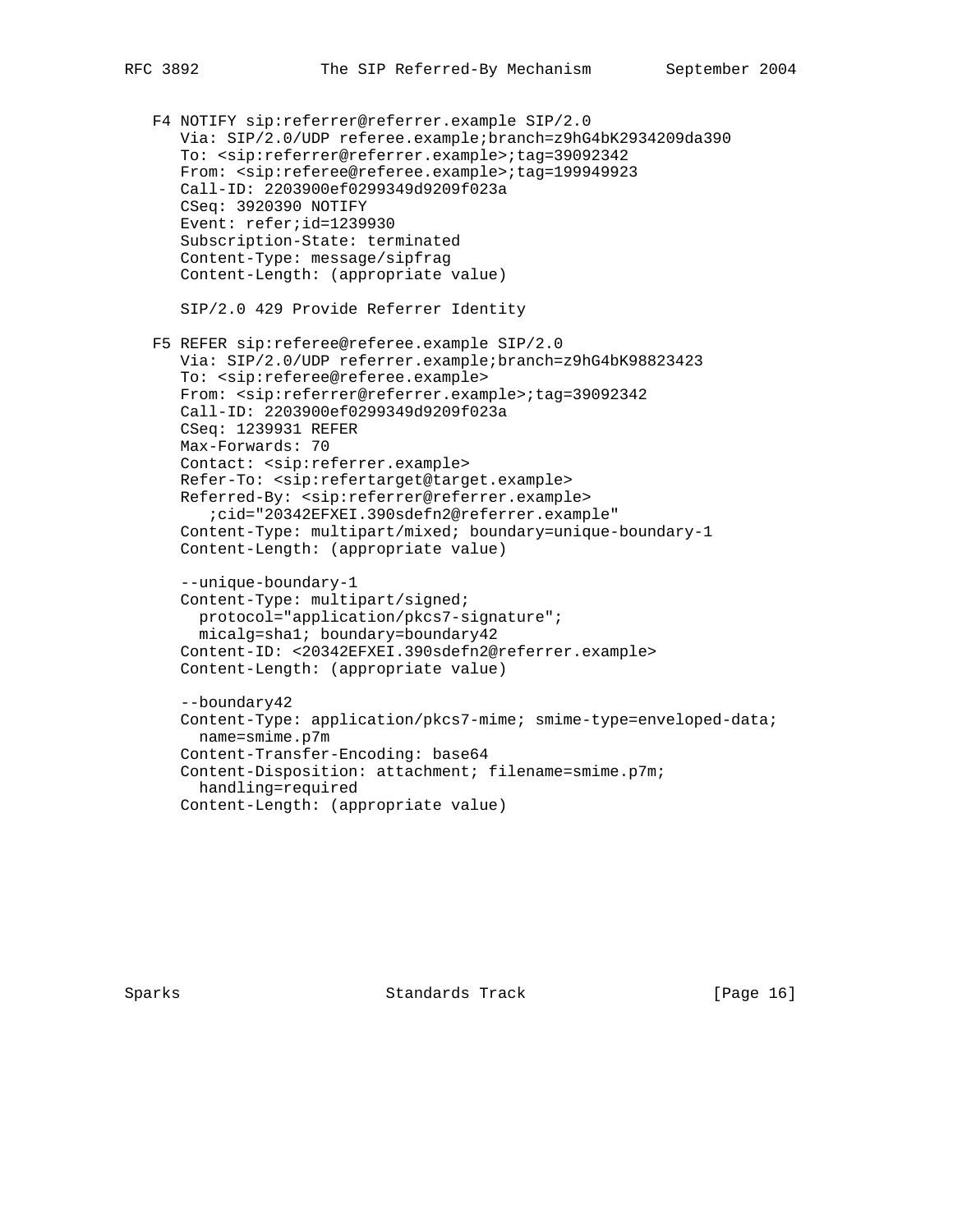\*\*\*\*\*\*\*\*\*\*\*\*\*\*\*\*\*\*\*\*\*\*\*\*\*\*\*\*\*\*\*\*\*\*\*\*\*\*\*\*\*\*\*\*\*\*\*\*\*\*\*\*\*\*\*\*\*\*\* \* Content-Type: message/sipfrag \* \* Content-Disposition: aib; handling=optional \*  $\star$  \* \* Date: Thu, 21 Feb 2002 13:02:03 GMT \* \* Refer-To: <sip:refertarget@target.example> \* \* Referred-By: <sip:referrer@referrer.example> \*<br>\* :cid="20342FFXFI\_390sdefn2@referrer\_example" \* \* ;cid="20342EFXEI.390sdefn2@referrer.example" \* \*\*\*\*\*\*\*\*\*\*\*\*\*\*\*\*\*\*\*\*\*\*\*\*\*\*\*\*\*\*\*\*\*\*\*\*\*\*\*\*\*\*\*\*\*\*\*\*\*\*\*\*\*\*\*\*\*\*\* --boundary42 Content-Type: application/pkcs7-signature; name=smime.p7s Content-Transfer-Encoding: base64 Content-Disposition: attachment; filename=smime.p7s; handling=required (appropriate signature) --boundary42-- F6 INVITE sip:refertarget@target.example SIP/2.0 Via: SIP/2.0/UDP referee.example;branch=z9hG4bK3920390423 To: <sip:refertarget@target.example> From: <sip:referee@referee.example>;tag=1342093482342 Call-ID: 23499234-9239842993@referee.example CSeq: 19309423 INVITE Max-Forwards: 70 Referred-By: <sip:referrer@referrer.example> ;cid="20342EFXEI.390sdefn2@referrer.example" Contact: <sip:referee@referee.example> Content-Type: multipart/mixed; boundary=my-boundary-9 Content-Length: (appropriate value) --my-boundary-9 Content-Type: application/sdp Content-Length: (appropriate value)  $v=0$  o=referee 2890844526 2890844526 IN IP4 referee.example s=Session SDP c=IN IP4 referee.example  $t=0$  0 m=audio 49172 RTP/AVP 0 a=rtpmap:0 PCMU/8000

Sparks Standards Track [Page 17]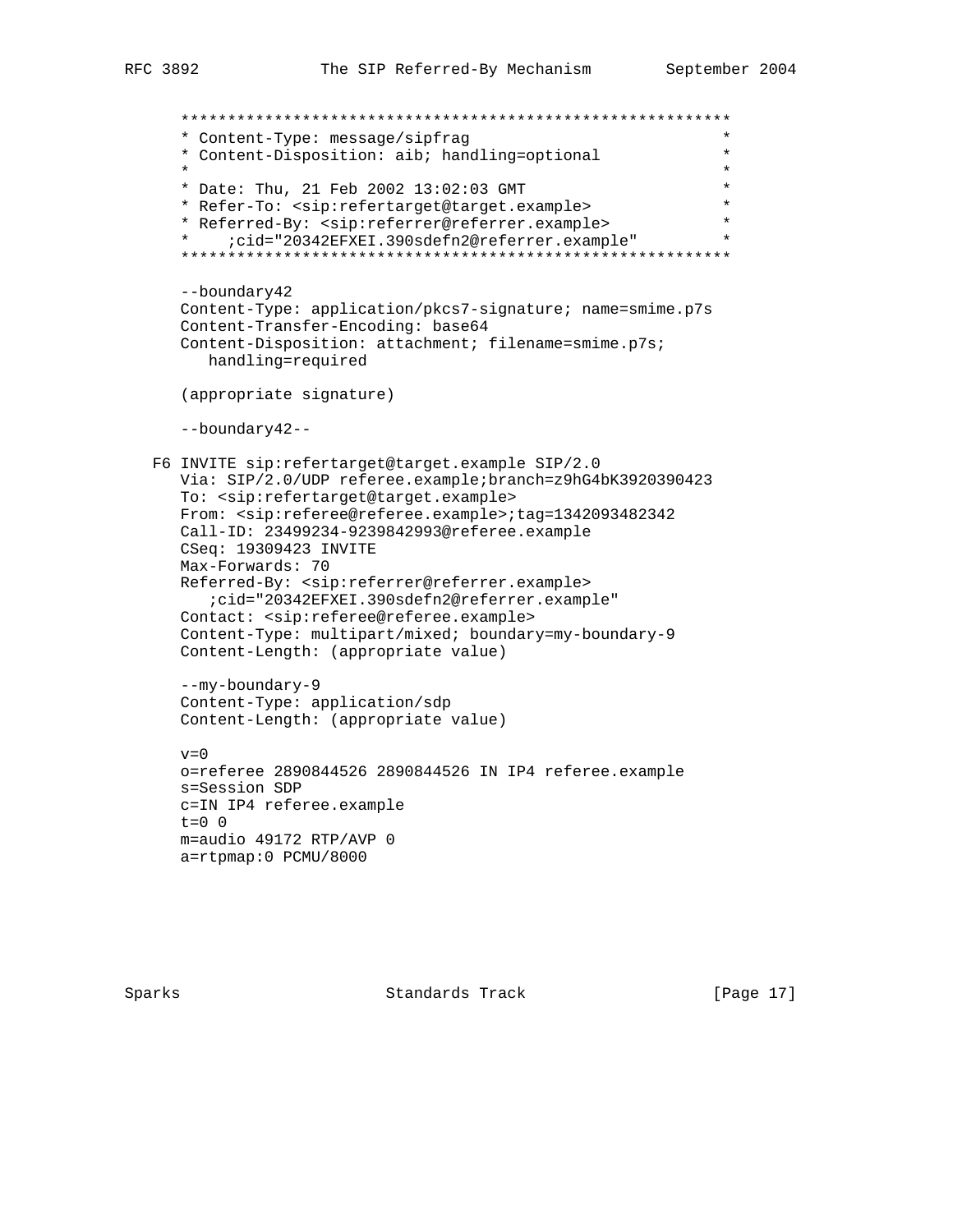```
 --my-boundary-9
      Content-Type: multipart/signed;
        protocol="application/pkcs7-signature";
        micalg=sha1; boundary=boundary42
      Content-ID: <20342EFXEI.390sdefn2@referrer.example>
      Content-Length: (appropriate value)
       --boundary42
      Content-Type: application/pkcs7-mime; smime-type=enveloped-data;
        name=smime.p7m
      Content-Transfer-Encoding: base64
      Content-Disposition: attachment; filename=smime.p7m;
        handling=required
      Content-Length: (appropriate value)
       ***********************************************************
       * Content-Type: message/sipfrag *
       * Content-Disposition: aib; handling=optional *
\star *
      * Date: Thu, 21 Feb 2002 13:02:03 GMT *
      * Refer-To: <sip:refertarget@target.example> *
       * Referred-By: <sip:referrer@referrer.example> *
       * ;cid="20342EFXEI.390sdefn2@referrer.example" *
       ***********************************************************
       --boundary42
      Content-Type: application/pkcs7-signature; name=smime.p7s
      Content-Transfer-Encoding: base64
      Content-Disposition: attachment; filename=smime.p7s;
         handling=required
      (appropriate signature)
      --boundary42--
      --my-boundary-9--
7.4. Nested REFER
```
 The Refer-To URI may be a SIP URI indicating the REFER method. Consider The following URI which A uses to refer B to send a REFER request to C which refers C to send an INVITE to D.

 Note that A provides a Referred-By token which gets passed through B and C to D. In particular, B does not provide its own Referred-By token to C. Also note that A is notified of the outcome of the request it triggered at B (the REFER), not at C (the INVITE).

Refer-To: <sip:C.example;method=REFER?Refer-To="<sip:D.example>">

Sparks Standards Track [Page 18]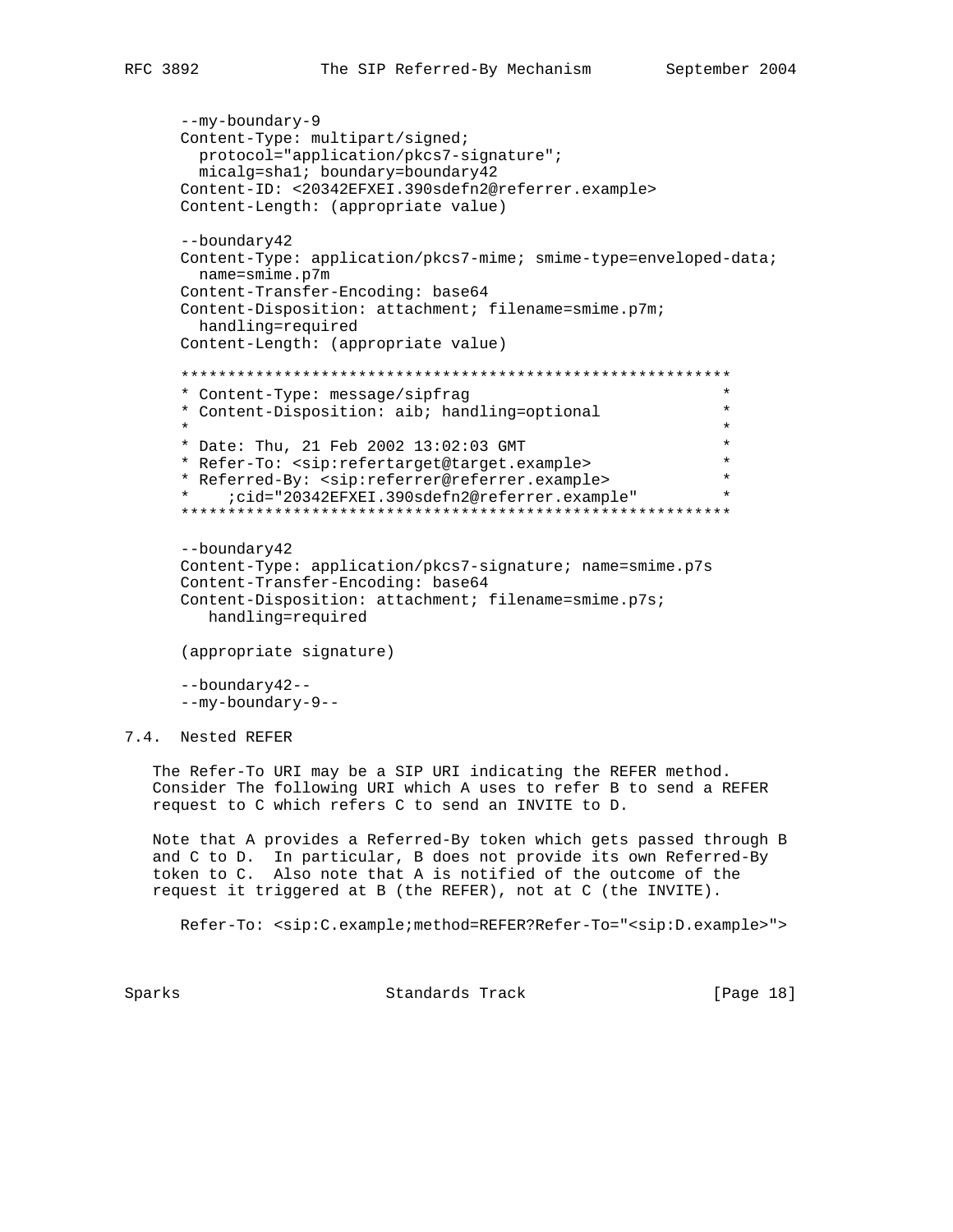This reference would result in the following flow:

| Α            | в                             |           |
|--------------|-------------------------------|-----------|
| F1 REFER     |                               |           |
| 202 Accepted |                               |           |
| NOTIFY       |                               |           |
| 200 OK       | F2 REFER<br>$- - - - - - - -$ |           |
|              | 202 Accepted                  |           |
| F3 NOTIFY    | NOTIFY                        |           |
| 200 OK       | 200 OK                        | F4 INVITE |
|              | $----->$                      | 200 OK    |
|              | NOTIFY                        | ACK       |
|              | 200 OK                        |           |
|              |                               |           |

 F1 REFER sip:B SIP/2.0 Via: SIP/2.0/UDP A.example;branch=z9hG4bK3802394232 To: <sip:B.example> From: <sip:A.example>;tag=23490234 Call-ID: 2304098023@A.example CSeq: 2342093 REFER Max-Forwards: 70 Contact: <sip:A.example> Refer-To: <sip:C.example;method=REFER?Refer-To="<sip:D>.example"> Referred-By: <sip:A.example>; cid="23094202342.10123091233@A.example" Content-Type: multipart/mixed; boundary=unique-boundary-1 Content-Length: (appropriate value) --unique-boundary-1

 Content-Type: multipart/signed; protocol="application/pkcs7-signature"; micalg=sha1; boundary=dragons39 Content-ID: <23094202342.10123091233@A.example> Content-Length: (appropriate value)

 --dragons39 Content-Type: message/sipfrag Content-Disposition: aib; handling=optional

Sparks Standards Track [Page 19]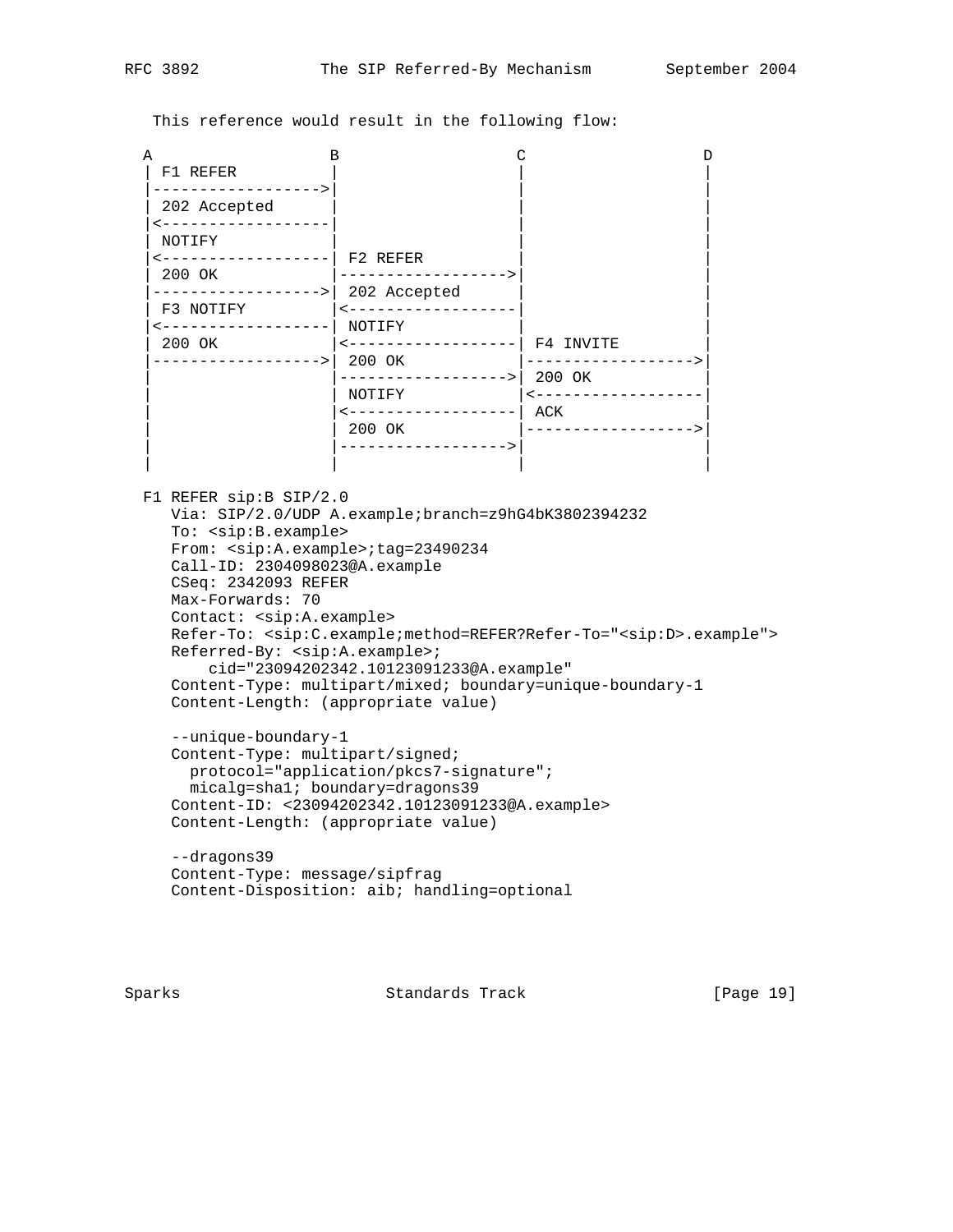```
 Date: Thu, 21 Feb 2002 13:02:03 GMT
    Refer-To: <sip:C.example;method=REFER?Refer-To="<sip:D.example>">
    Referred-By: <sip:A.example>;
        cid="23094202342.10123091233@A.example"
    --dragons39
    Content-Type: application/pkcs7-signature; name=smime.p7s
    Content-Transfer-Encoding: base64
    Content-Disposition: attachment; filename=smime.p7s;
       handling=required
    (appropriate signature goes here)
    --dragons39--
    --unique-boundary-1--
 F2 REFER sip:C.example SIP/2.0
    Via: SIP/2.0/UDP B.example;branch=z9hG4bK00239842
    To: <sip:C.example>
    From: <sip:B.example>;tag=2934u23
    Call-ID: 203942834@B.example
    CSeq: 8321039 REFER
   Max-Forwards: 70
   Contact: <sip:B.example>
    Refer-To: <sip:D.example>
    Referred-By: <sip:A.example>;
        cid="23094202342.10123091233@A.example"
    Content-Type: multipart/mixed; boundary=unique-boundary-1
    Content-Length: (appropriate value)
    --unique-boundary-1
    Content-Type: multipart/signed;
     protocol="application/pkcs7-signature";
     micalg=sha1; boundary=dragons39
    Content-ID: <23094202342.10123091233@A.example>
    Content-Length: (appropriate value)
    --dragons39
    Content-Type: message/sipfrag
    Content-Disposition: aib; handling=optional
    Date: Thu, 21 Feb 2002 13:02:03 GMT
    Refer-To: <sip:C.example;method=REFER?Refer-To="<sip:D.example>">
    Referred-By: <sip:A.example>;cid="23094202342.1012309123@A.example"
```
Sparks Standards Track [Page 20]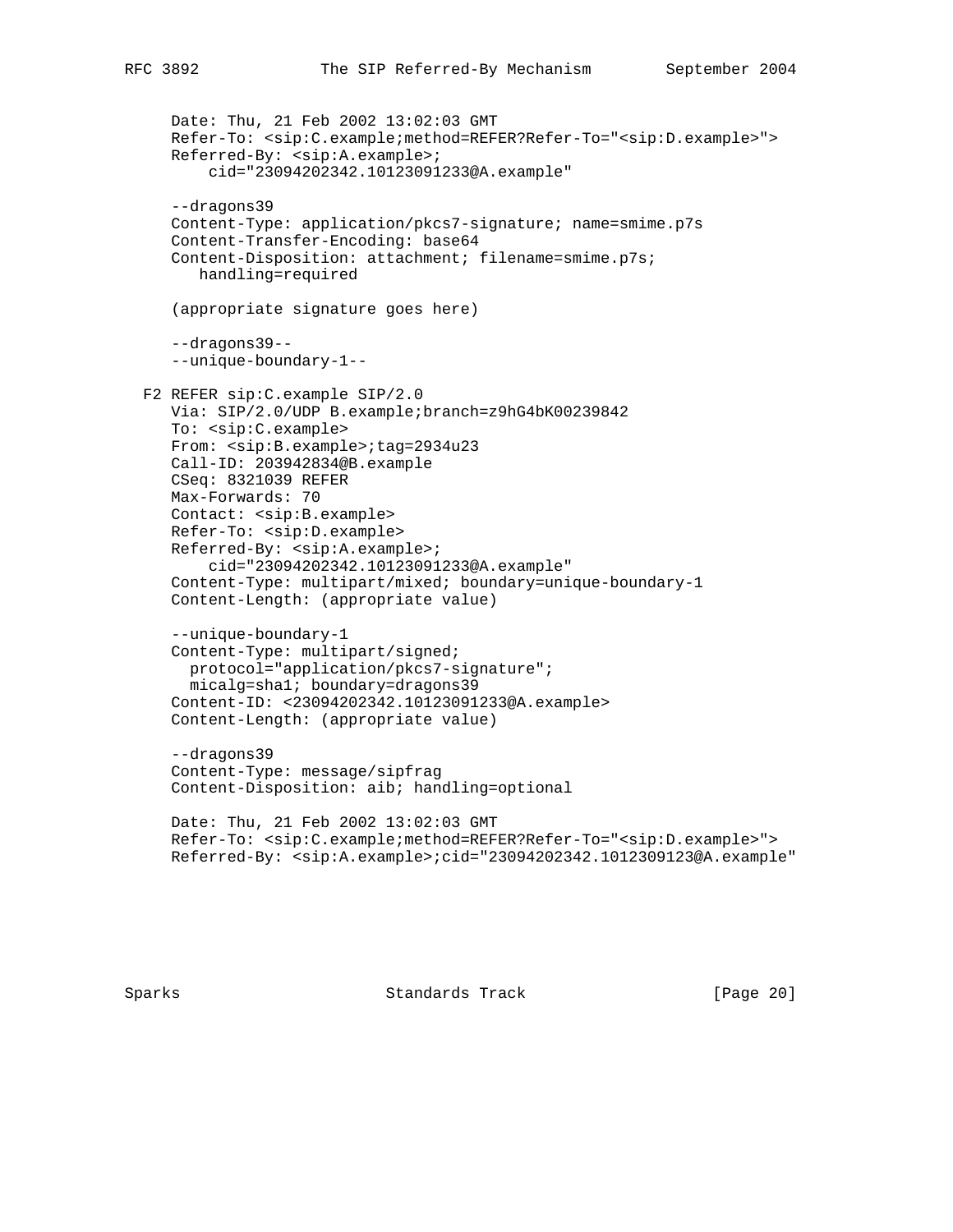```
 --dragons39
 Content-Type: application/pkcs7-signature; name=smime.p7s
 Content-Transfer-Encoding: base64
 Content-Disposition: attachment; filename=smime.p7s;
```
(appropriate signature goes here)

```
 --dragons39--
 --unique-boundary-1--
```
handling=required

 F3 NOTIFY sip:A.example SIP/2.0 Via: SIP/2.0/UDP A.example;branch=z9hG4bK3802394232 To: <sip:A.example>;tag=23490234 From: <sip:B.example>;tag=5923020 Call-ID: 2304098023@A.example CSeq: 29420342 NOTIFY Event: refer;id=2342093 Subscription-State: terminated Max-Forwards: 70 Contact: <sip:B.example> Content-Type: message/sipfrag Content-Length: (appropriate value)

SIP/2.0 202 Accepted

```
 F4 INVITE sip:D.example SIP/2.0
    Via: SIP/2.0/UDP C.example;branch=z9hG4bK29348234
    To: <sip:D.example>
   From: <sip:C.example>;tag=023942334
    Call-ID: 23489020352@C.example
    CSeq: 1230934 INVITE
   Max-Forwards: 70
    Contact: <sip:C.example>
   Referred-By: <sip:A.example>;
        cid="23094202342.10123091233@A.example"
    Content-Type: multipart/mixed; boundary=unique-boundary-1
    Content-Length: (appropriate value)
```
 --unique-boundary-1 Content-Type: application/sdp Content-Length: (appropriate value)

Sparks Standards Track [Page 21]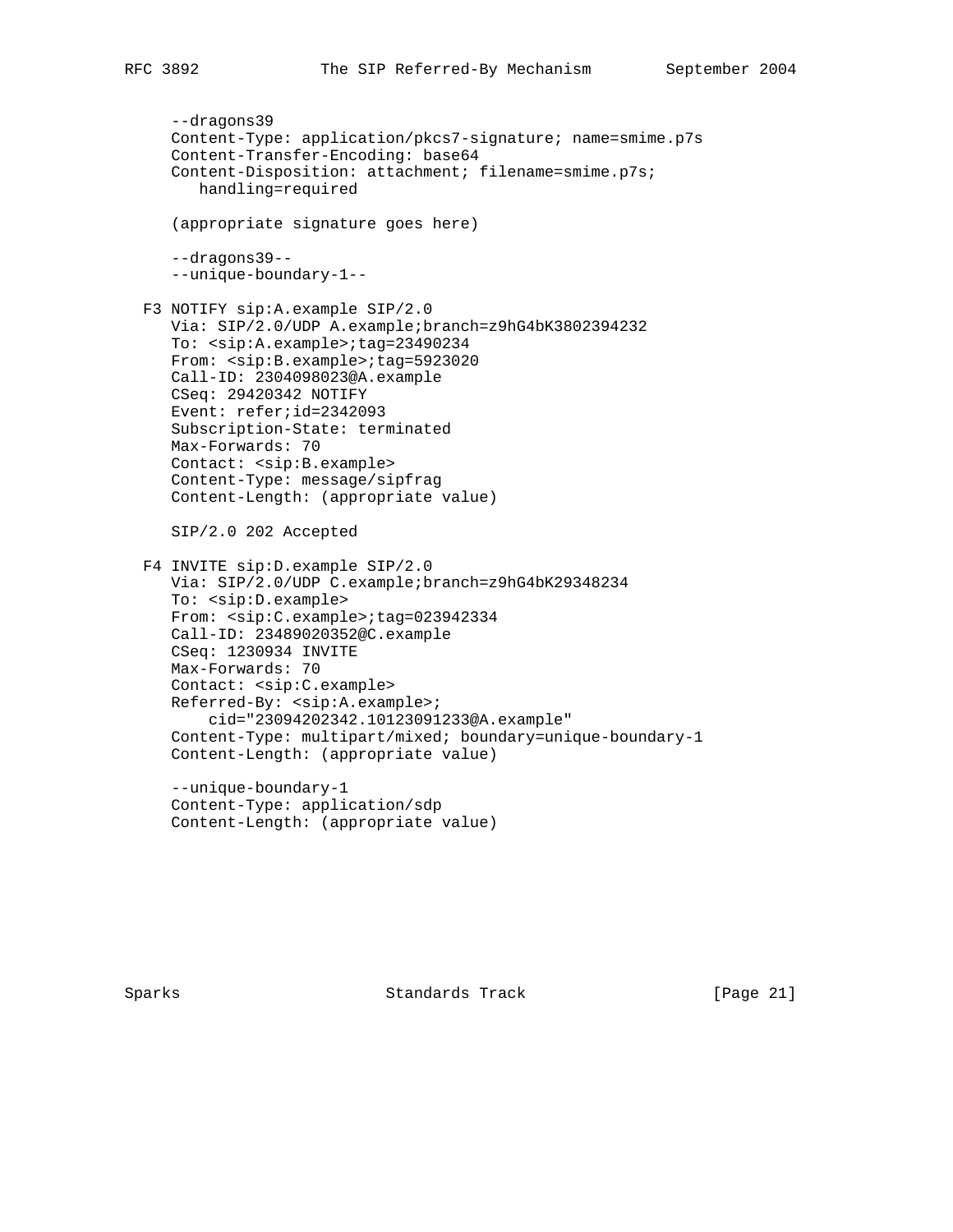```
v=0 o=C 2890844526 2890844526 IN IP4 C.example
 s=Session SDP
 c=IN IP4 C.example
 t=0 0
 m=audio 49172 RTP/AVP 0
 a=rtpmap:0 PCMU/8000
 --unique-boundary-1
 Content-Type: multipart/signed;
   protocol="application/pkcs7-signature";
   micalg=sha1; boundary=dragons39
 Content-ID: <23094202342.10123091233@A.example>
 Content-Length: (appropriate value)
 --dragons39
 Content-Type: message/sipfrag
 Content-Disposition: aib; handling=optional
 Date: Thu, 21 Feb 2002 13:02:03 GMT
 Refer-To: <sip:C.example;method=REFER?Refer-To="<sip:D.example>">
 Referred-By: <sip:A.example>;
     cid="23094202342.1012309123@A.example"
 --dragons39
 Content-Type: application/pkcs7-signature; name=smime.p7s
 Content-Transfer-Encoding: base64
 Content-Disposition: attachment; filename=smime.p7s;
    handling=required
 (appropriate signature goes here)
 --dragons39--
 --unique-boundary-1--
```
Sparks Standards Track [Page 22]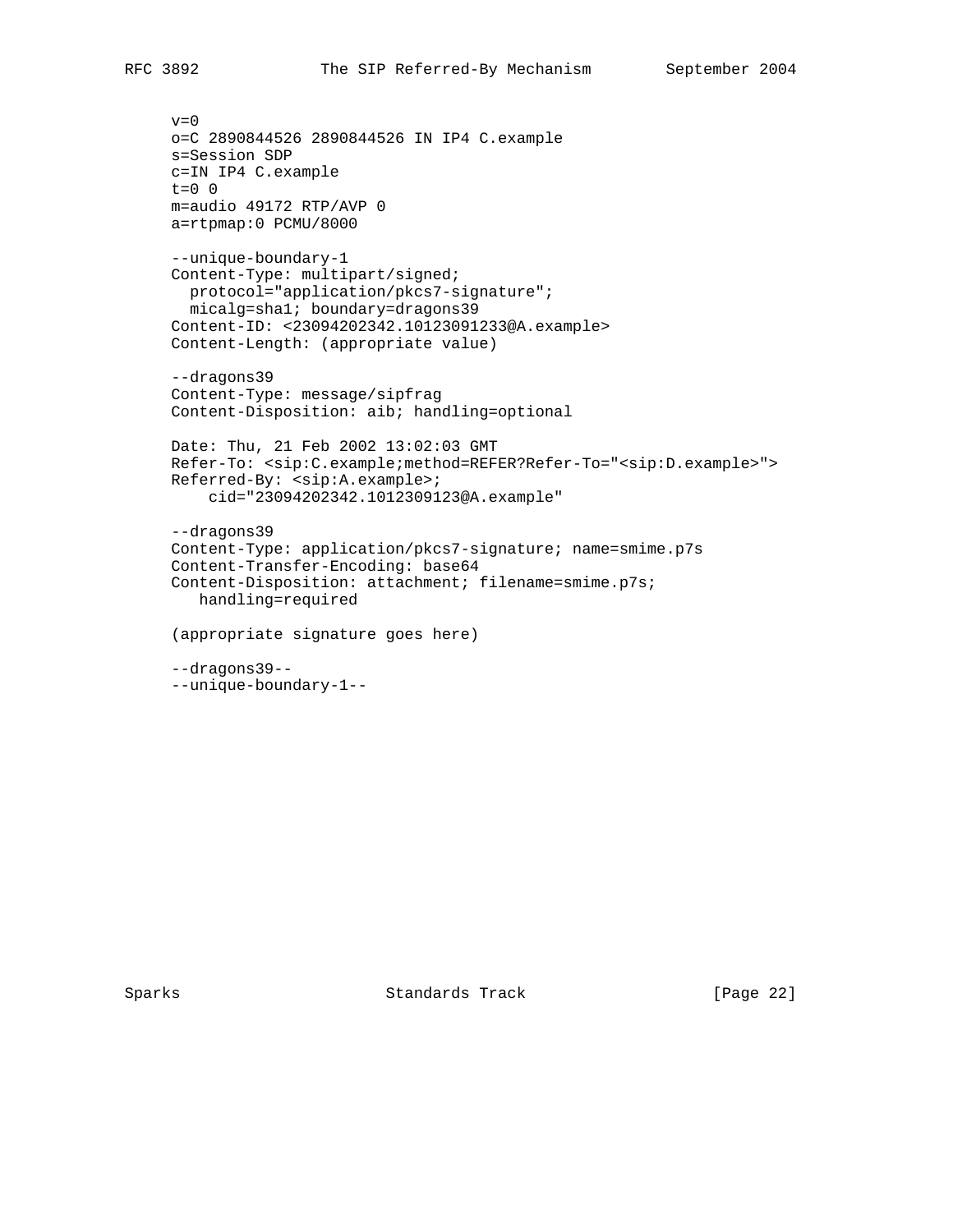8. IANA Considerations

 This document defines a new SIP header field name with a compact form (Referred-By and b respectively). It also defines a new SIP client error response code (429).

The following changes are reflected at:

http:///www.iana.org/assignments/sip-parameters

 The following row has been added to the header field section (replacing any existing row for Referred-By).

| Header Name | Compact Form | Reference |
|-------------|--------------|-----------|
| Referred-By |              | [RFC3892] |

 The following row has been added to the response code section under the Request Failure 4xx heading.

429 Provide Referrer Identity [RFC3892]

9. Contributors

 Rohan Mahy distilled RFC2822's msg-id into this document's definition of sip-clean-msg-id.

- 10. References
- 10.1. Normative References
	- [1] Bradner, S., "Key words for use in RFCs to Indicate Requirement Levels", BCP 14, RFC 2119, March 1997.
	- [2] Sparks, R., "The Session Initiation Protocol (SIP) Refer Method", RFC 3515, April 2003.
	- [3] Peterson, J., "Session Initiation Protocol (SIP) Authenticated Identity Body (AIB) Format", RFC 3893, September 2004.
	- [4] Sparks, R., "Internet Media Type message/sipfrag", RFC 3420, November 2002.
	- [5] Rosenberg, J., Schulzrinne, H., Camarillo, G., Johnston, A., Peterson, J., Sparks, R., Handley, M., and E. Schooler, "SIP: Session Initiation Protocol", RFC 3261, June 2002.

Sparks Standards Track [Page 23]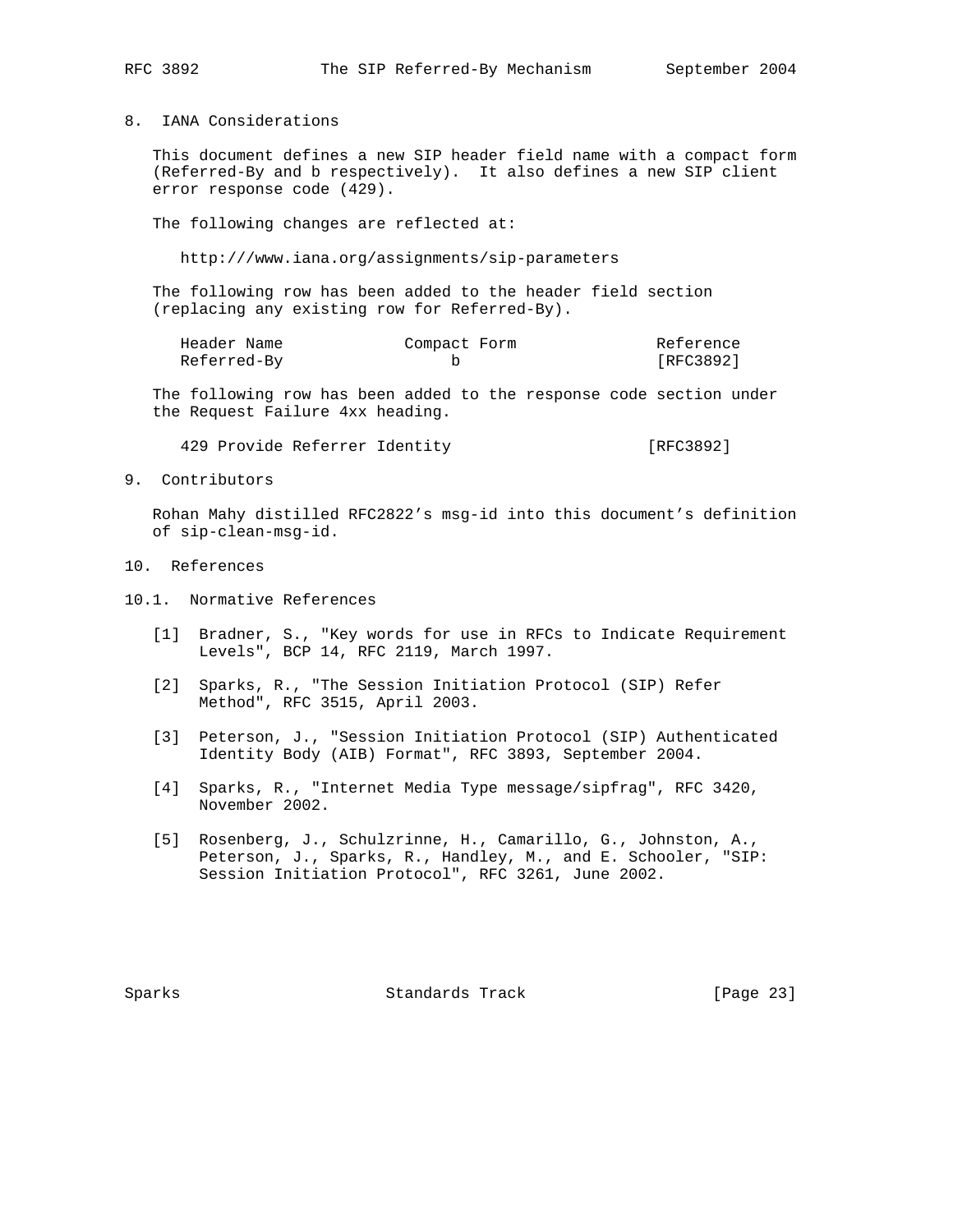- [6] Freed, N. and N. Borenstein, "Multipurpose Internet Mail Extensions (MIME) Part One: Format of Internet Message Bodies", RFC 2045, November 1996.
- 10.2. Informative References
	- [7] Peterson, J., "Enhancements for Authenticated Identity Management in the Session Initiation Protocol (SIP)", Work in Progress, March 2003.
	- [8] Sparks, R. and A. Johnston, "Session Initiation Protocol Call Control - Transfer", Work in Progress, February 2003.
	- [9] Resnick, P., "Internet Message Format", RFC 2822, April 2001.
- 11. Author's Address

 Robert J. Sparks Xten 5100 Tennyson Parkway Suite 1000 Plano, TX 75024

EMail: RjS@xten.com

Sparks Standards Track [Page 24]